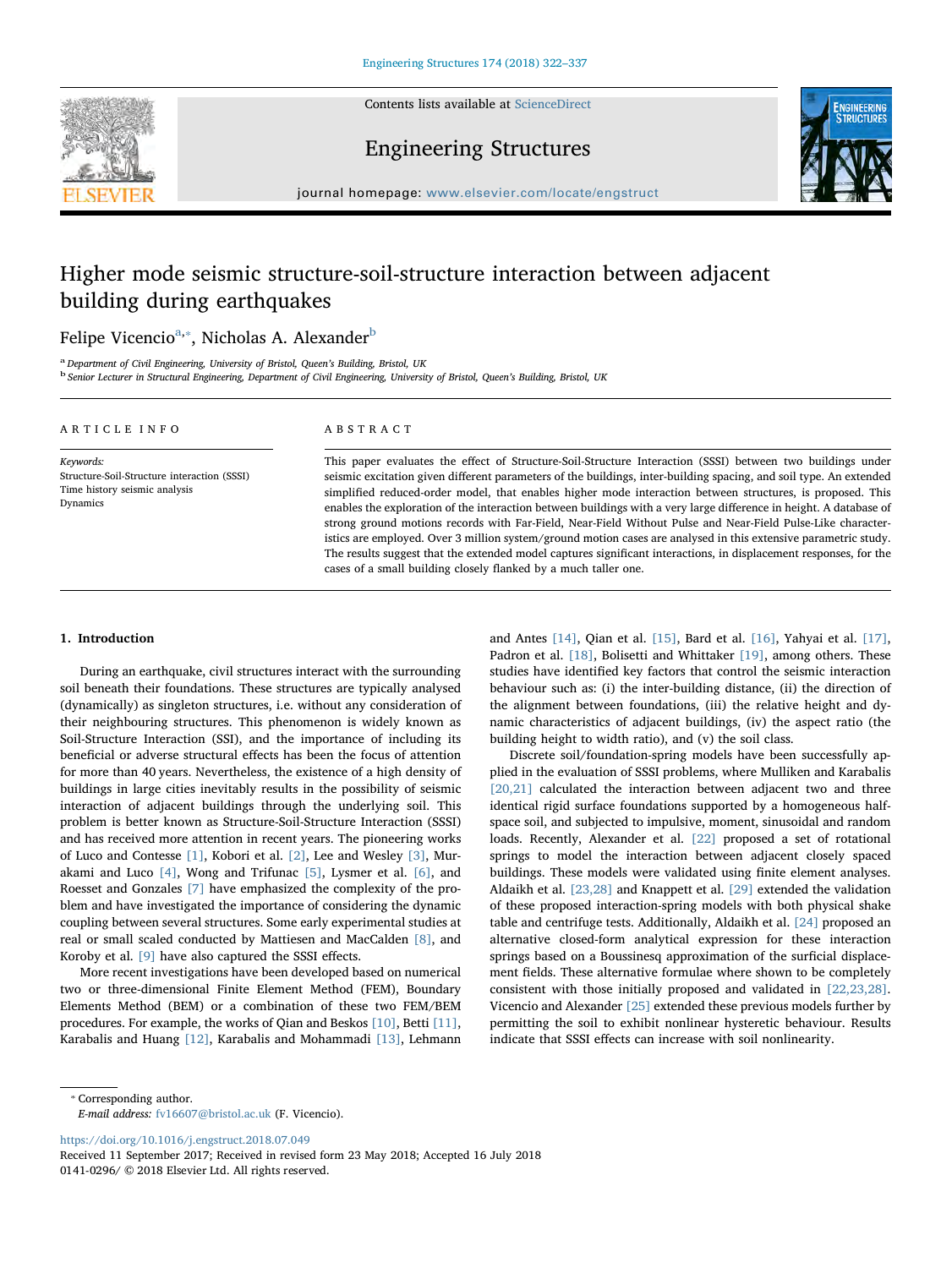| Nomenclature                |                                                                                                                          | $k_{s}$                                        | soil/foundation rotational spring in absence of building<br>interaction $[ML^2T^{-2}]$                                            |
|-----------------------------|--------------------------------------------------------------------------------------------------------------------------|------------------------------------------------|-----------------------------------------------------------------------------------------------------------------------------------|
| $\alpha_1, \alpha_2$        | ratio of foundation/soil to building masses of buildings 1<br>and 2 respectively []                                      | $k_{b1}$ , $k_{b2}$<br>$k_{s1}, k_{s2}$        | lateral stiffnesses of building 1 and 2 resp. [MT <sup>-2</sup> ]<br>rotational soil stiffnesses of soil beneath building 1 and 2 |
| β                           | ratio of soil/foundation radii of gyration for buildings 1                                                               |                                                | respectively $[ML^2T^{-2}]$                                                                                                       |
|                             | and $2$ []                                                                                                               | M                                              | non-dimensional mass matrix []                                                                                                    |
| ε                           | height ratio of buildings 2 to $1$ []                                                                                    | $\hat{\mathbf{M}}$                             | dimensional mass matrix [M]                                                                                                       |
| $\eta_2$<br>$\eta_1$ ,      | height to radius of gyration ratios for buildings 1 and 2                                                                | $M_{w}$                                        | moment magnitude scale                                                                                                            |
|                             | respectively []                                                                                                          |                                                | $m_{b1}$ , $m_{b2}$ total masses of building 1 and 2 respectively [M]                                                             |
| $\theta_2$<br>$\theta_1$    | rotation at base of buildings 1 and 2 respectively []                                                                    |                                                | $m_{s1}$ , $m_{s2}$ soil/foundation masses underneath building 1 and 2 re-                                                        |
| κ                           | interaction spring between buildings 1 and 2 $[ML^2T^{-2}]$<br>ratio of mass polar moments of inertia of soil-foundation |                                                | spectively [M]                                                                                                                    |
| λ                           | of buildings 2 to $1$ []                                                                                                 | $\widehat{\mathbf{p}}$                         | non-dimensional force vector []<br>dimensional force vector $[MLT^{-2}]$                                                          |
| μ                           | Poison's ratio of soil []                                                                                                | $r_1, r_2$                                     | soil/foundation masses radius of gyration of building 1                                                                           |
| $\xi_n$                     | critical damping of the system []                                                                                        |                                                | and 2 respectively [L]                                                                                                            |
| $\rho_b,$<br>$\rho_{\rm s}$ | average densities of building and soil respectively $[M L^{-3}]$                                                         | $\boldsymbol{S}$                               | aspect ratio of building 1 []                                                                                                     |
| $\tau$                      | scaled time []                                                                                                           | $T_E$                                          | system kinematic energy $[ML2T-2]$                                                                                                |
| $\phi_n$                    | modal eigenvector of the system []                                                                                       | $\mathfrak{t}$                                 | time [T]                                                                                                                          |
| $\chi_{ii}$                 | percentage change in total displacement power when                                                                       | $U_1, U_2$                                     | total non-dimensional relative displacement to ground of                                                                          |
|                             | moving from uncoupled to coupled state [%]                                                                               |                                                | building $1$ []                                                                                                                   |
| $\ddot{\chi}_{ii}$          | percentage change in total acceleration power, moving<br>from uncoupled to coupled state [%]                             | $U_3, U_4$                                     | total non-dimensional relative displacement to ground of<br>building $2$ []                                                       |
| $\omega_{rb1}$              | modal circular frequency on rock of building 1 [rad $T^{-1}$ ]                                                           | $U_{\!E}$                                      | system potential energy $[ML^2T^{-2}]$                                                                                            |
| $\omega_{b1}$               | frequency parameter of building 1 [rad $T^{-1}$ ]                                                                        | $U_i(\omega)$                                  | Fourier transform of $U_i(\tau)$                                                                                                  |
| $\omega_{b2}$               | frequency parameter of building 2 [rad $T^{-1}$ ]                                                                        | $u_1$ , $u_2$                                  | non-dimensional relative displacement to ground of                                                                                |
| $\omega_{s1}$               | freq. parameter of soil/foundation building 1 [rad $T^{-1}$ ]                                                            |                                                | building $1$ []                                                                                                                   |
| $\omega_{s2}$<br>$\omega$   | freq. parameter of soil/foundation building 2 [rad $T^{-1}$ ]<br>Fourier frequency [rad $T^{-1}$ ]                       | $u_3$ , $u_4$                                  | non-dimensional relative displacement to ground of<br>building $2$ []                                                             |
| $\omega_n$<br>$\varpi$      | natural frequencies of the systems [rad $T^{-1}$ ]<br>interaction frequency ratio parameter [rad $T^{-1}$ ]              | $u_{g}$                                        | non-dimensional horizontal ground displacement time<br>series []                                                                  |
| $\Omega_0$                  | ratio of interaction to building 1 frequency parameter []                                                                | $\ddot{u}_g$                                   | non-dimensional acceleration ground motion []                                                                                     |
| $\Omega_2$                  | ratio of building 1 (soil/foundation) to building 1 fre-                                                                 | $\mathbf u$                                    | non-dimensional degree of freedoms vector []                                                                                      |
|                             | quency parameter []                                                                                                      | $V_{\rm s}$                                    | shear wave velocity of soil $[LT^{-1}]$                                                                                           |
| $\Omega_3$                  | ratio of building 2 to building 1 circular frequencies []                                                                | $\overline{V_{\rm s}}$                         | normalised non-dimensional shear wave velocity of soil []                                                                         |
| $\Omega_4$                  | ratio of building 2 (soil/foundation) to building 1 circular                                                             | $\mathbf{v}_{b1}(\omega)$                      | displacement transfer function for building 1                                                                                     |
|                             | frequencies []                                                                                                           | $\mathbf{v}_{b2}(\omega)$                      | displacement transfer function for building 2                                                                                     |
| $A_1, A_2$                  | total non-dimensional acceleration of building 1 []                                                                      | $\ddot{\mathbf{v}}_{b1}(\omega)$               | acceleration transfer function for building 1                                                                                     |
| $A_3, A_4$<br>b             | total non-dimensional acceleration of building 2 []<br>foundation width []                                               | $\ddot{\mathbf{v}}_{b2}(\omega)$<br>$x_1, x_2$ | acceleration transfer function for building 2<br>relative displacement to ground (in a rotating coordi-nate                       |
| с                           | non-dimensional damping matrix []                                                                                        |                                                | frame) of building $1$ [L]                                                                                                        |
| ĉ                           | dimensional damping matrix $[MT^{-1}]$                                                                                   | $x_3, x_4$                                     | relative displacement to ground (in a rotating coordi-nate                                                                        |
| c <sub>1</sub>              | density ratio (soil/buildings) parametric constant []                                                                    |                                                | frame) of building 2 [L]                                                                                                          |
| c <sub>2</sub>              | frequency ratio parametric constant []                                                                                   | $x_{\rm g}$                                    | horizontal ground displacement time series [L]                                                                                    |
| $E_{\rm s}$                 | total power spectral density []                                                                                          | $\ddot{x}_g$                                   | horizontal acceleration ground motion $[LT^{-2}]$                                                                                 |
| h <sub>2</sub><br>$h_1$ ,   | total heights of building 1 and 2 respectively [L]                                                                       | $\mathbf X$                                    | dimensional degree of freedoms vector []                                                                                          |
| K                           | non-dimensional stiffness matrix []                                                                                      | $\ensuremath{\mathnormal{Z}}\xspace$           | non-dimensional inter-building distance []                                                                                        |
| Ê                           | dimensional stiffness matrix $[MT^{-2}]$                                                                                 |                                                |                                                                                                                                   |
|                             |                                                                                                                          |                                                |                                                                                                                                   |

Hans et al. [\[26\]](#page-15-11) and Li et al. [\[27\]](#page-15-12) have conducted some experimental in situ investigation, at real or small scales, which used a series of shaking table test to study the effects of SSSI on the response of buildings. Trombetta et al. [\[30,31\]](#page-15-13) and Mason et al. [\[32\]](#page-15-14) have investigated the SSSI effects using physical models in centrifuge tests. Kitada et al. [\[33\]](#page-15-15) and Yano et al. [\[34\]](#page-15-16) studied the SSSI problem for nuclear plants in the field and developed laboratory tests.

Experimental tests of specific cases are essential as validation points. However, we should be under no illusions; these experiments are challenging to undertake. This is because of the problems of scaling. Results represent a statistically small sample, and inevitably they provide only a limited parametric exploration of the generalised problem. Some would advocate that advanced computational models (FEA) that are the obvious choice for exploring these problems. However, it is very difficult to characterise both structures and soil in a general and generic sense for a whole class of building configurations. Thus, large-scale parametric exploration of this problem is difficult to achieve with these approaches. In

some sense, the burden of information required (in terms of ground motion, building geometry and material parameters) for the specification of advanced computational models can obscure insights into the problem as there are too many system parameters to explore. Therefore, an alternative approach are parametric studies using reduced order models with a relatively limited number of degrees of freedom. These reducedorder models (i) capture the most significant dynamic behaviour (ii) have a relatively small number of system parameters and (iii) are computationally simple enough for exploring a huge number of generic cases. These parametric studies should be viewed as an initial exploration of the problem. They are not meant to replace advanced computational models and experimental work of specific cases.

In this paper, over 3.1 million of different time-histories cases are explored using the BlueCrystal, the High-Performance Computing (HPC) machine belonging to the Advance computing research centre at the University of Bristol.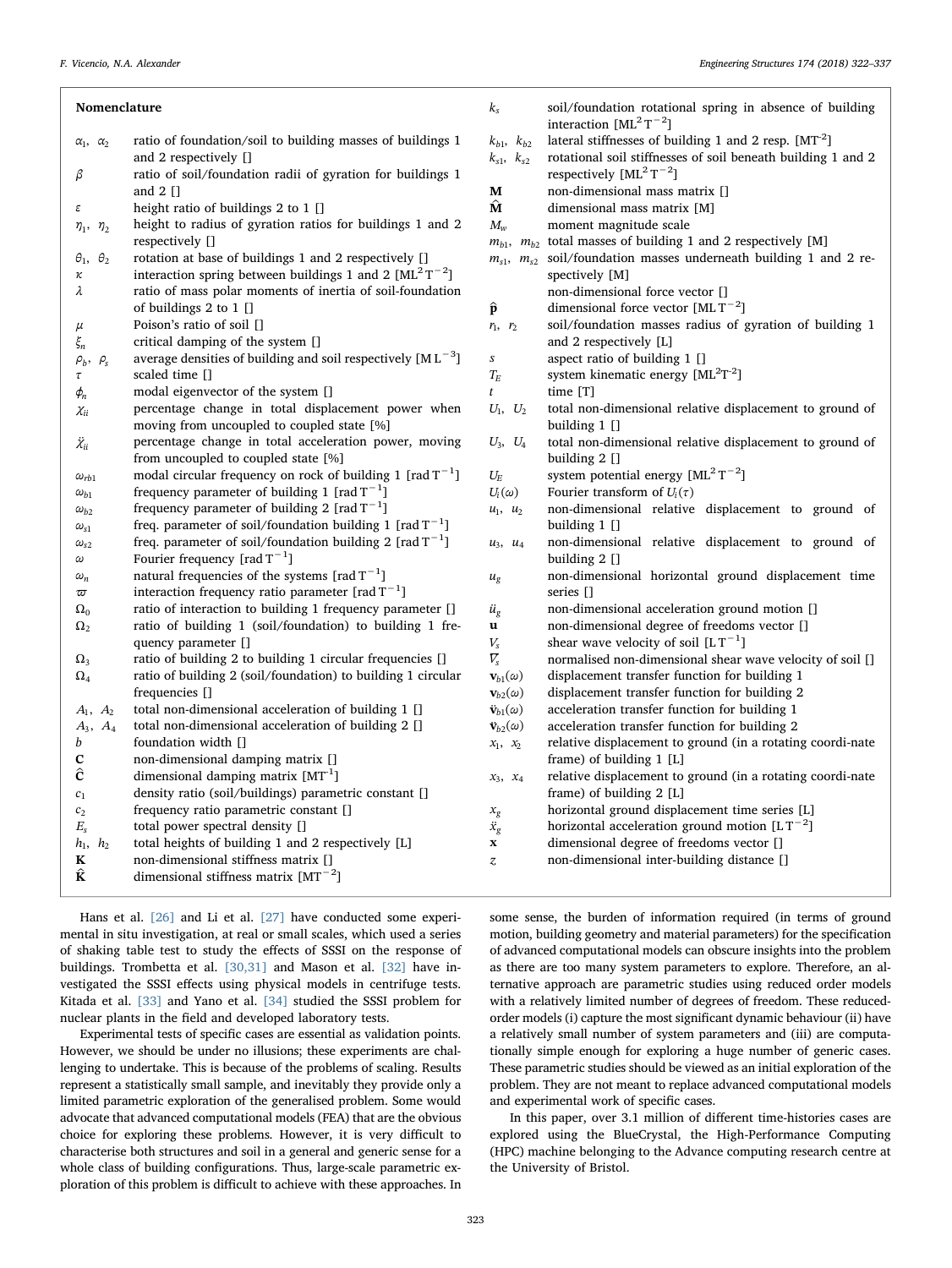#### 1.1. Aims

In this study, we extend the previous work on the SSSI of two buildings [\[22\]](#page-15-6), by including an additional degree of freedom (DOF) for each of the buildings. Note that the interaction-springs in [\[22\]](#page-15-6) were validated with finite element analyses [\[23\],](#page-15-7) shake table tests [\[28\]](#page-15-17), centrifuge test [\[29\]](#page-15-8) and matched closed-form analytical expressions [\[24\]](#page-15-9). This extra building DOF enables an extra mode for each structure. Hence, we can extend the parametric scope of the previous study to include the case of a low-rise building adjacent to a neighbouring much taller building. Additionally, we shall now employ real ground motion rather than a Kanai-Tajimi artificial ground motion. These are classified into three groups: Far-Field (FF), Near-Field Without Pulse (NFWP) and Near-Field Pulse-Like (NFPL) [\[35\].](#page-15-18) These ground motions have differences in amplitude, duration, envelope shape, and power spectral content. The previous paper highlighted the possibility that the power of the earthquake passed from the taller structure to the smaller structure when the height ratio is close to 1.1 (i.e. the second building is 10% taller than the first building), and the buildings are closely spaced. The aim of this paper is to answer the following questions.

- Does the introduction of additional degrees of freedom (and hence modes) in the buildings influence the size of adverse/beneficial SSSI behaviour?
- Is there evidence to suggest that different types of ground motion (FF, NFWP and NFPL) can affect the SSSI behaviour?
- Do displacement responses follow a similar trend to total acceleration responses?

# 2. A theoretical reduced order model for SSSI

## 2.1. Non-dimensional equations of motion

A two buildings system is shown in [Fig. 1](#page-2-0), and is described in terms of six degrees of freedom (DOF). Buildings are coupled with a rotational interaction spring *κ*. The soil/foundation system of each building has one rotational DOF at the foundation level *θj*. The building superstructures have two translational DOFs  $(x_{2j-1}$  and  $x_{2j})$  relative to the ground, with  $j \in [1, 2]$ . Thus, the three DOFs of each building can be viewed as a projection, onto a three modes vector basis, of a generalised multi-storey building of height *hj*. In the same way, this extended simplified reduced model enables SSSI between the 'second sway mode'

<span id="page-2-0"></span>

Fig. 1. Two building system.

of a tall building and the 'first sway mode' of a shorter building that was neglected in previous studies [\[22,23\].](#page-15-6) A known ground displacement field  $x_g$  is applied at both foundations, i.e. wave passage effects and spatially heterogeneous ground displacement are neglected in the present work. Building pounding is not permitted as inter-building spacing is assumed large enough to avoid pounding.

The kinetic energy  $T_E$  and potential energy  $U_E$  for this system are given by Eqs. [\(1\) and \(2\)](#page-2-1) respectively. The total kinetic energy can be specified as the sum of translational kinetic energy (due to sway and foundation rotation) of each building's mass and the rotational energies of each foundation/soil mass. The potential energy is the sum of internal work due to buildings deformation, rotation of the foundation springs underneath the buildings, and the differential rotation between buildings.

<span id="page-2-1"></span>
$$
T_E = \frac{1}{2} \sum_{j=1}^{2} \left( \frac{1}{2} m_{bj} \left( \dot{x}_{j-1} + \dot{x}_g - \frac{1}{2} h_j \dot{\theta}_j \right)^2 + \frac{1}{2} m_{bj} (\dot{x}_{2j} + \dot{x}_g - h_j \dot{\theta}_j)^2 + m_{sj} r_j^2 \dot{\theta}_j^2 \right)
$$
(1)

$$
U_E = \frac{1}{2} \sum_{j=1}^{2} (k_{bj} x_{2j-1}^2 + k_{bj} (x_{2j} - x_{2j-1})^2 + k_{sj} \theta_j^2) + \frac{1}{2} \kappa (\theta_2 - \theta_1)^2
$$
\n(2)

where  $h_j$  is the total height of the buildings and  $m_{bj}$  is the total mass of the buildings.  $m_{si}$  are the foundation/soil masses underneath building 1 and 2,  $r_j$  are the soil/foundation masses radius of gyration,  $m_{sj}r_j^2$  are the foundation/soil mass polar second moments of area (moments of inertia). *kbj* are the building lateral stiffnesses,  $\kappa$  is the stiffness of the inter-building soil rotational spring and *bj* are the width of the buildings' foundation. The Euler-Lagrange equation of motion describing the dynamics of the discretised system can be derived in the standard way by calculus and is formulated in Eq. [\(3\)](#page-2-2).

<span id="page-2-2"></span>
$$
\hat{\mathbf{M}}\ddot{\mathbf{x}} + \hat{\mathbf{C}}\dot{\mathbf{x}} + \hat{\mathbf{K}}\mathbf{x} = \hat{\mathbf{p}}\ddot{x}_{g}
$$
 (3)

where the system matrices are defined as follows,

$$
\widehat{\mathbf{M}} = \begin{bmatrix}\n\frac{1}{2}m_{b1} & 0 & -\frac{1}{4}m_{b1}h_1 & 0 & 0 & 0 \\
0 & \frac{1}{2}m_{b1} & -\frac{1}{2}m_{b1}h_1 & 0 & 0 & 0 \\
-\frac{1}{4}m_{b1}h_1 - \frac{1}{2}m_{b1}h_1 + \frac{5}{8}m_{b1}h_1^2 + m_{s1}r_1^2 & 0 & 0 & 0 \\
0 & 0 & 0 & \frac{1}{2}m_{b2} & 0 & -\frac{1}{4}m_{b2}h_2 \\
0 & 0 & 0 & 0 & \frac{1}{2}m_{b2} - \frac{1}{2}m_{b2}h_2 \\
0 & 0 & 0 & -\frac{1}{4}m_{b2}h_2 - \frac{1}{2}m_{b2}h_2 + \frac{5}{8}m_{b2}h_2^2 + m_{s2}r_2^2\n\end{bmatrix}
$$
\n(4)

$$
\widehat{\mathbf{K}} = \begin{bmatrix}\n2k_{b1} & -k_{b1} & 0 & 0 & 0 & 0 \\
-k_{b1} & k_{b1} & 0 & 0 & 0 & 0 \\
0 & 0 & k_{s1} + \kappa & 0 & 0 & -\kappa \\
0 & 0 & 0 & 2k_{b2} & -k_{b2} & 0 \\
0 & 0 & 0 & -k_{b2} & k_{b2} & 0 \\
0 & 0 & -\kappa & 0 & 0 & k_{s2} + \kappa\n\end{bmatrix}
$$
\n
$$
\widehat{\mathbf{p}} = \begin{bmatrix}\n-\frac{1}{2}m_{b1} \\
\frac{3}{4}m_{b1}h_1 \\
\frac{1}{2}m_{b2} \\
-\frac{1}{2}m_{b2} \\
\frac{3}{4}m_{b2}h_2\n\end{bmatrix}, \quad \mathbf{x} = \begin{bmatrix}\nx_1 \\
x_2 \\
\k_3 \\
x_4 \\
\frac{x_4}{\theta_2}\n\end{bmatrix}
$$
\n(5)

The dimensional form of the system [\(3\)](#page-2-2) contains too many system parameters. This is a rather large number for a parametric study even in a linear system. Hence, we seek a reduction in the number of parameters through a process of removing all system dimensions. Thereby, we can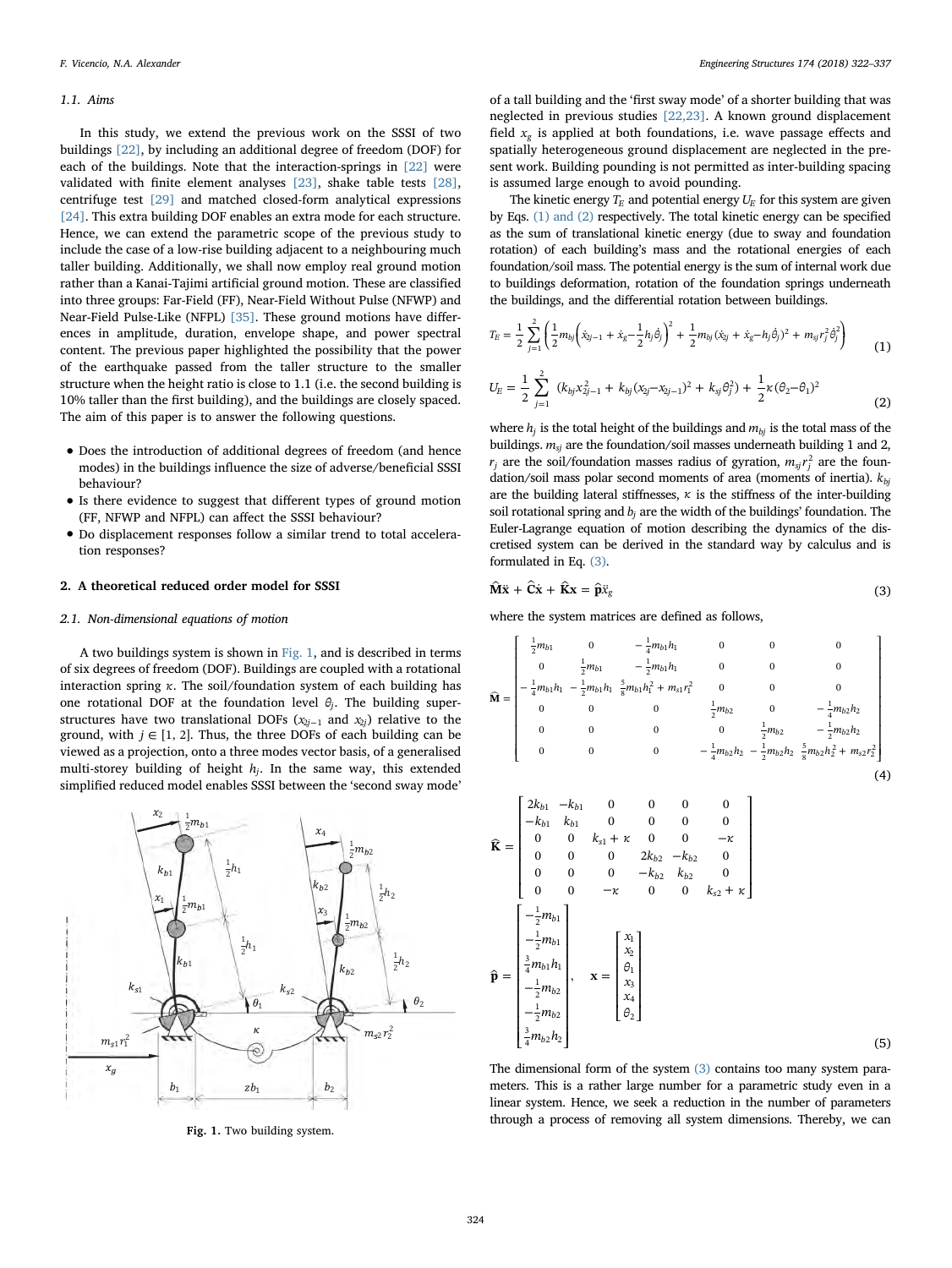introduce the following non-dimensional parameter groups,

$$
\eta_1 = \frac{h_1}{r_1}, \ \eta_2 = \frac{h_2}{r_2}, \ \alpha_1 = \frac{m_{s1}}{m_{b1}}, \ \alpha_2 = \frac{m_{s2}}{m_{b2}}, \ \beta = \frac{r_1}{r_2}, \ \lambda = \frac{m_{b2}r_2^2}{m_{b1}r_1^2}
$$
(6)

<span id="page-3-0"></span>the frequency parameters,

$$
\omega_{b1}^2 = \frac{k_{b1}}{m_{b1}}, \ \omega_{s1}^2 = \frac{k_{s1}}{m_{s1}r_1^2}, \ \omega_{b2}^2 = \frac{k_{b2}}{m_{b2}}, \ \omega_{s2}^2 = \frac{k_{s2}}{m_{s2}r_2^2}, \ \varpi^2 = \frac{\kappa}{m_{b1}r_1^2} \tag{7}
$$

and the non-dimensional frequency ratios normalised by  $\omega_{\text{bl}}$ ,

$$
\Omega_2 = \frac{\omega_{s1}}{\omega_{b1}}, \quad \Omega_3 = \frac{\omega_{b2}}{\omega_{b1}}, \quad \Omega_4 = \frac{\omega_{s2}}{\omega_{b1}}, \quad \Omega_0 = \frac{\varpi}{\omega_{b1}}
$$
(8)

To define the properties of the system, we seek to estimate the system parameter  $\omega_{b1}$ , which can be related to the first modal circular frequency (on a fixed base)  $\omega_{rb1}$  for the building 1. If the equation of motion [\(3\)](#page-2-2) is derived for a rigid base case, as shown in [Appendix A](#page-13-0), then static condensation of the above equation of motion [\(3\)](#page-2-2) results in a two-DOF system. The first modal circular frequency  $ω_{rb1}$  of this system can be obtained by the solution of its resulting eigenvalue problem, as follow.

$$
\omega_{rb1} = 0.874 \sqrt{\frac{k_{b1}}{m_{b1}}} = 0.874 \omega_{b1}
$$
\n(9)

In this paper, we approximated the first building frequency  $\omega_{rb1}$  by using the SEAOC Blue Book [\[36\]](#page-15-19) estimate of the natural period of a structure on a rigid foundation, that is  $T = n_S/10$  (where *T* is the fundamental natural period of a structure in seconds, and  $n<sub>S</sub>$  is the number of storeys). If we assume an average storey height of 3.2 m, the total height of the building is  $h_1 = 3.2 n_s$  and hence the period is  $T = h_1/32$ . The period has a relationship with the circular frequency of  $\omega_{rb1} = 2\pi/T$ . Therefore, the fundamental natural frequencies, on a rigid base, are  $\omega_{rb1} \approx 200/h_1$  and  $\omega_{rb2} \approx 200/h_2$  for the building 1 and 2 respectively. Thus, we can re-express the frequency parameters described in Eq. [\(7\)](#page-3-0) for the buildings 1 and 2 in terms of buildings' height.

$$
\omega_{b1} \approx \frac{228.83}{h_1}, \quad \omega_{b2} \approx \frac{228.83}{h_2}
$$
\n(10)

Finally, we introduce the following change of variables  $x_{2j-1} = u_{2j-1}r_j$ ,  $x_{2j} = u_{2j}r_j$ ,  $x_g = u_gr_1$  and the time scale  $\tau = \omega_{b1}t$ . This completes the full non-dimensionalisation of the problem, where  $u_{2i-1}$ and  $u_{2i}$  are the non-dimensional relative displacement of buildings to ground and *ug* is the non-dimensional horizontal ground displacement (absolute). Therefore, after some calculus, the Euler-Lagrange equations of motion can be stated thus,

<span id="page-3-1"></span>
$$
\mathbf{M}\ddot{\mathbf{u}} + \mathbf{C}\dot{\mathbf{u}} + \mathbf{K}\mathbf{u} = \mathbf{p}\ddot{u}_{g}
$$
 (11)

<span id="page-3-2"></span>where Newtonian dots above now indicated derivatives with respect to scaled time  $\tau$ , i.e.  $\left(\cdot\right) = \frac{\partial}{\partial \tau}$  and  $\left(\cdot\right) = \frac{\partial^2}{\partial \tau^2}$ . The matrices and vectors for the above equation are stated as follows,

$$
\mathbf{M} = \frac{1}{2} \begin{bmatrix} 1 & 0 & -\frac{1}{2}\eta_1 & 0 & 0 & 0 \\ 0 & 1 & -\eta_1 & 0 & 0 & 0 \\ -\frac{1}{2}\eta_1 - \eta_1 & \frac{5}{4}\eta_1^2 + 2\alpha_1 & 0 & 0 & 0 \\ 0 & 0 & 0 & \lambda & 0 & -\frac{1}{2}\eta_2\lambda \\ 0 & 0 & 0 & 0 & \lambda & -\eta_2\lambda \\ 0 & 0 & 0 & -\frac{1}{2}\eta_2\lambda - \eta_2\lambda & (\frac{5}{4}\eta_2^2 + 2\alpha_2)\lambda \\ 0 & 0 & 0 & -\frac{1}{2}\eta_2\lambda - \eta_2\lambda & (\frac{5}{4}\eta_2^2 + 2\alpha_2)\lambda \end{bmatrix}
$$
(12)

$$
\mathbf{K} = \begin{bmatrix} 2 & -1 & 0 & 0 & 0 & 0 \\ -1 & 1 & 0 & 0 & 0 & 0 \\ 0 & 0 & \alpha_1 \Omega_2^2 + \Omega_0^2 & 0 & 0 & -\Omega_0^2 \\ 0 & 0 & 0 & 2\lambda \Omega_3^2 & -\lambda \Omega_3^2 & 0 \\ 0 & 0 & 0 & -\lambda \Omega_3^2 & \lambda \Omega_3^2 & 0 \\ 0 & 0 & -\Omega_0^2 & 0 & 0 & \alpha_2 \lambda \Omega_4^2 + \Omega_0^2 \end{bmatrix}
$$

$$
\mathbf{p} = \frac{1}{2} \begin{bmatrix} -1 \\ -1 \\ \frac{3}{2}\eta_1 \\ -\lambda \beta \\ -\lambda \beta \\ -\lambda \beta \\ \frac{3}{2}\eta_1 \lambda \beta \end{bmatrix}, \quad \mathbf{u} = \begin{bmatrix} u_1 \\ u_2 \\ \theta_1 \\ u_3 \\ u_4 \\ \theta_2 \end{bmatrix}
$$
(13)

The system's linear viscous damping matrix **C** defined in equation [\(11\)](#page-3-1) assumes that each natural mode  $n \in [1, 6]$  is damped at  $\xi_n = 0.05$  of critical damping.  $\phi_n$  is the eigenvector for mode *n*,  $\omega_n$  are the natural frequencies of the systems. Thus, the Caughey orthogonal damping matrix **C** can be calculated as [\[37\]:](#page-15-20)

$$
\mathbf{C} = \mathbf{M} \Bigg( \sum_{n=1}^{6} \frac{2 \xi_n \omega_n}{\boldsymbol{\phi}_n^T \mathbf{M} \boldsymbol{\phi}_n} \boldsymbol{\phi}_n \boldsymbol{\phi}_n^T \Bigg) \mathbf{M} \tag{14}
$$

#### 2.2. Reducing the number of system parameters

Eq. [\(11\)](#page-3-1) is expressed in terms of ten linear system parameters  $\eta_1$ ,  $\eta_2$ ,  $\alpha_1, \alpha_2, \lambda, \Omega_0, \Omega_2, \Omega_3, \Omega_4$  and  $\omega_{b1}$ . Additionally, the ground excitation has its own statistical descriptors which can be viewed as further system parameters. Therefore, we still have a large system parameter space to explore for a comprehensive parametric study. To reduce this number, we follow the procedure described in [\[22\]](#page-15-6) where the scope of our analysis is limited by assuming that:

- (i) the same soil profile exists under both buildings, this means  $k_{s1} = k_{s2}$
- (ii) both buildings have a similar square plan area of  $b^2$ , where  $r_1 = r_2 = 0.33b$
- (iii) both buildings have the same average density,  $\rho_h$
- (iv) the buildings can be of different heights, *hj*
- (v) the buildings are spaced at some arbitrary distance from each other, *zb*.

Newmark and Rosenblueth [\[38\]](#page-15-21) proposed that the dynamic mass of soil beneath buildings is equal to  $m_s = 0.35b^3 \rho_s$ . The mass of the buildings can be calculated as  $m_{bj} = \rho_b h_j b^2$ , where  $\rho_s$  and  $\rho_b$  are the densities of soil and building respectively. Based on typical spans and floor loading, the average building density is  $400-800$  kg/m<sup>3</sup>, while typical soil density ranges between 1200-2100 kg/m<sup>3</sup>. Hence, the soil density and the proportionality constant  $c_1$  used in this research is defined in [Table 1](#page-4-0). The radius of gyration of the soil-cylinder (directly under the rigid foundation) is calculated according to the Newmark's empirical expression  $r \approx 0.33b$ . Parameters  $\eta_1$ ,  $\eta_2$ ,  $\alpha_1$ ,  $\alpha_2$  and  $\lambda$  are contracted into two geometric parameters *Height ratio*  $ε = \frac{h_2}{h_1}$  and *Aspect ratio*  $s = \frac{h_1}{b}$ .

$$
\eta_1 = 3s, \ \eta_2 = 3\epsilon s, \ \alpha_1 = \frac{c_1}{s}, \ \alpha_2 = \frac{c_1}{\epsilon s}, \ \lambda = \epsilon, \ c_1 = 0. \ 35 \frac{\rho_s}{\rho_b}
$$
(15)

Empirical forms for the rotational and inter-building interaction spring defined in Alexander et al. [\[22\]](#page-15-6) are used. These values were validated using finite element models, physical experimental models and closed-form analytical models [22–[24,28\].](#page-15-6) Therefore, the values of foundation rotational spring  $k_{s1} = k_{s2} = k_s q_2$ , and the interaction spring stiffness *κ* is modelled as an inverse cube function of non-dimensional inter-building separation distance *z*.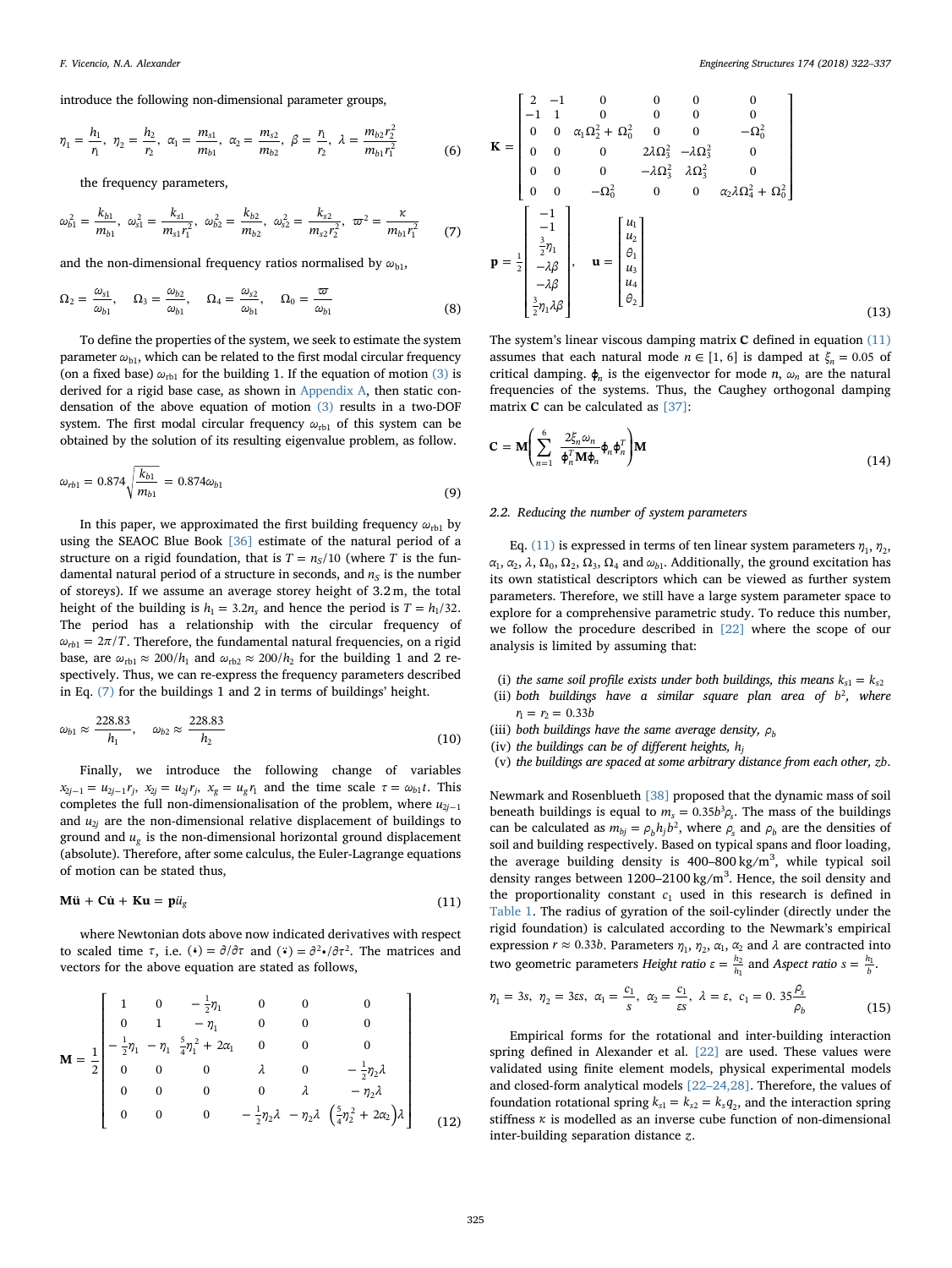<span id="page-4-0"></span>Table 1

Linear elastic stiffness parameters for soil classes.

| Soil class (sand) | $\rho_{\rm s}$ [kg/m <sup>3</sup> ] | μU   | $c_1$ | $c_2$ | $V_s[m/s]$ |
|-------------------|-------------------------------------|------|-------|-------|------------|
| Dense             | 2000                                | 0.35 | 1.17  | 385.4 | 325        |
| Medium            | 1600                                | 0.30 | 0.93  | 357.9 | 250        |
| Loose             | 1300                                | 0.30 | 0.76  | 357.9 | 156        |

$$
\kappa = q_k q_2 k_s, \ q_k = -\frac{0.25}{(1+z)^3}, \ q_2 = 1 + \frac{0.5}{(1+z)^3}, \ k_s = \frac{1}{2} \frac{G_s b^3}{1-\mu}
$$
(16)

The rotational stiffness spring coefficient  $k<sub>s</sub>$  is obtained by using the empirical formula (deduced by Gorbunov-Possadov et al. [\[39\]\)](#page-15-22) in the absence of building interaction. *Gs* is the elastic shear modulus of the soil and  $\mu$  is the Poisson's ratio of the soil. Hence, we can express the soil frequency ratios in the form,

$$
\omega_{s1}^2 = \omega_{s2}^2 = \frac{k_{s1}}{m_{s1}r_1^2} = \frac{\frac{1}{2}\frac{G_s b^3}{1-\mu}q_2}{(0.35b^3\rho_s)(0.33b)^2} = 13.1 \times 10^6 \frac{1}{1-\mu} \frac{1}{b^2}q_2 \overline{V}_s^2
$$
(17)

$$
\Omega_2^2 = \Omega_4^2 = \frac{\omega_{s1}^2}{\omega_{b1}^2} = \frac{13.1 \times 10^6 \frac{1}{1 - \mu} \frac{1}{b^2} q_2 \overline{V}_s^2}{\frac{228.23^2}{h_1^2}} = c_2 q_2 \overline{V}_s^2 s^2, c_2 = \frac{250.52}{1 - \mu}
$$
\n(18)

where  $V_s = \sqrt{G_s/\rho_s}$  is the shear wave velocity of the soil in [m/s],  $\overline{V_s}$  =  $V_s$ /1000 is the normalised non-dimensional shear wave velocity (to a reference of  $1000 \text{ m/s}$ ) and soil constant  $c_2$ ; both are defined in [table](#page-4-0) [1](#page-4-0). The frequency ratio parameters  $\Omega_0$  and  $\Omega_3$ , the ratio of foundation radii of gyration *β* and the ratio of foundation mass polar moments of inertia  $λ = β$  are contracted and re-expressed in terms of:

$$
\Omega_0^2 = \frac{\kappa}{\omega_{b1}^2 m_{b1} r_1^2} = \frac{\frac{1}{2} \frac{G_b b^3}{1 - \mu} q_2 q_k}{\frac{228.23^2}{h_1^2} (\rho_b h_1 b^2)(0.33b)^2} = c_1 c_2 q_2 q_k s \overline{V}_s^2, \ \Omega_3 = \frac{1}{\varepsilon}
$$
(19)

<span id="page-4-1"></span>Thus, Eqs. [\(12\) and \(13\)](#page-3-2) can re-express as follows,

$$
\mathbf{M} = \frac{1}{2} \begin{bmatrix} 1 & 0 & -\frac{3}{2}s & 0 & 0 & 0 \\ 0 & 1 & -3s & 0 & 0 & 0 \\ -\frac{3}{2}s & -3s & \frac{45}{4}s^2 + 2c_1s^{-1} & 0 & 0 & 0 \\ 0 & 0 & 0 & \varepsilon & 0 & -\frac{3}{2}\varepsilon^2 s \\ 0 & 0 & 0 & 0 & \varepsilon & -3\varepsilon^2 s \\ 0 & 0 & 0 & -\frac{3}{2}\varepsilon^2 s & -3\varepsilon^2 s & \frac{45}{4}\varepsilon^3 s^2 + 2c_1 s^{-1} \end{bmatrix}
$$
(20)

$$
\mathbf{K} = \begin{bmatrix} 2 & -1 & 0 & 0 & 0 & 0 \\ -1 & 1 & 0 & 0 & 0 & 0 \\ 0 & 0 & c_1c_2q_2s\overline{V}_s^2(1+q_k) & 0 & 0 & -c_1c_2q_2q_ks\overline{V}_s^2 \\ 0 & 0 & 0 & 2\epsilon^{-1} & -\epsilon^{-1} & 0 \\ 0 & 0 & 0 & -\epsilon^{-1} & \epsilon^{-1} & 0 \\ 0 & 0 & -c_1c_2q_2q_ks\overline{V}_s^2 & 0 & 0 & c_1c_2q_2s\overline{V}_s^2(1+q_k) \\ -1 & -1 & -\epsilon^{-1} & -\epsilon^{-1} & 0 \\ 0 & 0 & -c_1c_2q_2s\overline{V}_s^2(1+q_k) & 0 & 0 \end{bmatrix}
$$

$$
\mathbf{p} = \frac{1}{2} \begin{bmatrix} -1 \\ -1 \\ \frac{9}{2}s \\ -\epsilon \\ \frac{9}{2}\epsilon^2s \end{bmatrix}
$$
(21)

Therefore, in this analysis, we need only 3 geometric non-

dimensional parameters and one site classification. This allows us to perform an intensive study that explores a huge number of generic cases. Hence, the complete problem, in Eq. [\(11\),](#page-3-1) is reduced to a four parameter problem, in Eqs. [\(20\) and \(21\).](#page-4-1) These four parameters are listed as follows:

- (i) Aspect ratio  $s = h_1/b$  (for building 1).
- (ii) The height ratio  $\varepsilon = h_2/h_1$  (building 2 to 1).
- (iii) The normalised inter-building distance ratio *z* (ratio of the distance between buildings to building width).
- (iv) the soil class, that is defined using  $c_1$ ,  $c_2$ ,  $\overline{V_s}$ ,  $\rho_s$  and  $\mu$  (see [Table 1](#page-4-0)).

# 2.3. Defining system performance measures

As a measure of change in the response between the coupled (SSSI) and uncoupled (SSI) systems, in this study we will use the following performance measures,

$$
U_{2j} = u_{2j} - 3\frac{h_j}{b}\theta_j, \quad A_{2j} = \ddot{u}_{2j} + \ddot{u}_g - 3\frac{h_j}{b}\ddot{\theta}_j
$$
\n(22)

where  $U_{2j}$  and  $A_{2j}$  are respectively the relative (sway + rotational) displacements and total (sway + ground + rotational) accelerations for the top of buildings "j" in non-dimensional form. So,  $U_2$  and  $U_4$  are the displacements at the top of buildings one and two. The error in the response total power, when using uncoupled SSI analyses rather than coupled SSSI analyses is defined as follow,

<span id="page-4-3"></span>
$$
\chi_{ii} = 100 \frac{[E_s(U_i)]_{SSSI} - [E_s(U_i)]_{SSI}}{[E_s(U_i)]_{SSI}}
$$
\n(23)

<span id="page-4-2"></span>where subscript *i* is from 1 to 4 and  $E_s(U_i)$  is the total power spectral density (which is based on all data points of response timeseries *Ui*), which is defined using the Parseval's theorem according to Eq. [\(24\)](#page-4-2).

$$
E_{s}(U_{i}) = \int_{-\infty}^{\infty} |U_{i}(\tau)|^{2} d\tau = \frac{1}{2\pi} \int_{-\infty}^{\infty} |U_{i}(\omega)|^{2} d\omega \qquad (24)
$$

where  $U_i(\omega)$  is the continuous Fourier transform of  $U_i(\tau)$ . This error/ difference term  $\chi$ <sub>ii</sub> would be zero if there is no difference between SSSI and SSI analyses; thus, indicating no inter-building coupling effects. Therefore,  $\chi_{ii}$  could be viewed as the error in not employing SSSI analyses for a coupled building configuration.  $\chi_{22}$  is the error in the top displacement of building 1, and  $\chi_{44}$  is the error for the top displacement of building 2.

Using the total power as a comparative metric delivers a statistical estimate of magnitude that is more robust than employing a single peak of the function. To obtain the uncoupled system response (SSI) case either (i) increase inter-building distance *z* to a very large value or (ii) set  $q_x = 0$  and  $q_2 = 1$ . Similarly, the error/difference in acceleration responses are defined as,

<span id="page-4-5"></span>
$$
\ddot{\chi}_{ii} = 100 \frac{[E_s(A_i)]_{SSSI} - [E_s(A_i)]_{SSI}}{[E_s(A_i)]_{SSI}}
$$
\n(25)

Additionally, for a more forensic exploration of system responses used later, we define the norms of the system transfer functions. In frequency domain system analysis [\[40\]](#page-15-23), we can determine the system response through the displacement transfer function  $\mathbf{v}(\omega)$  between the degrees of freedom  $u_i$  and the earthquake  $\ddot{u}_g$ . By taking a Fourier transform of Eq. [\(11\)](#page-3-1) we re-express the set of differential equations with a set of algebraic equation, thus,

<span id="page-4-4"></span>
$$
\mathbf{U}(\omega) = \mathbf{v}(\omega) U_g(\omega),
$$
  
\n
$$
\mathbf{v}(\omega) = -(\mathbf{K} + i\omega \mathbf{C} - \omega^2 \mathbf{M})^{-1} \mathbf{p} = [v_1(\omega), ..., v_6(\omega)]^T
$$
\n(26)

where the vector  $U(\omega)$  is the Fourier transform of vector  $\mathbf{u}(\tau)$ ,  $\ddot{U}_g(\omega)$  is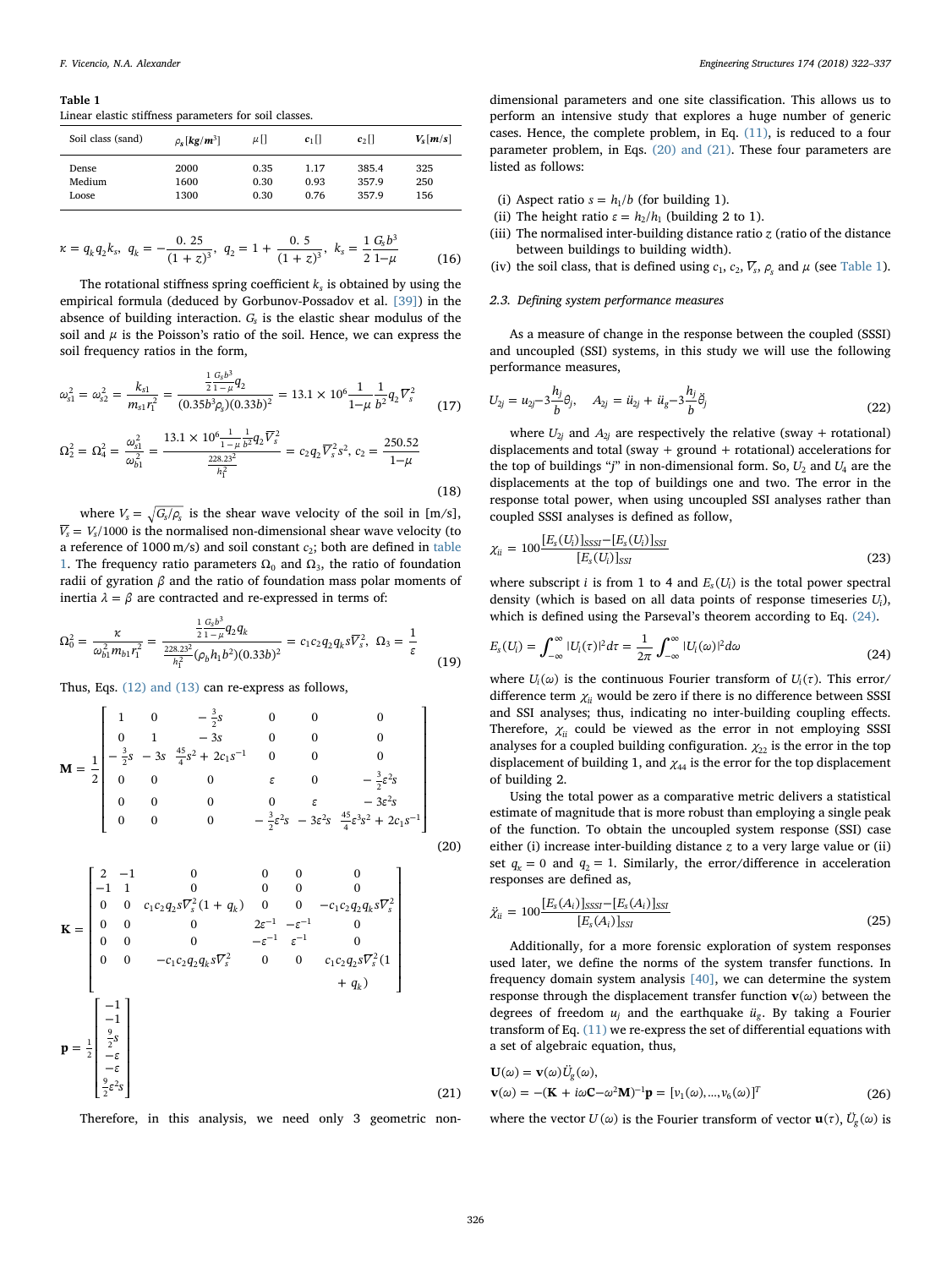the Fourier transform of the ground acceleration  $\ddot{u}_g(\tau)$ , and  $\omega$  is the Fourier frequency. This can be expressed as the norm of the transfer function for the building 1 and 2.

$$
\|\mathbf{v}_{b1}(\omega)\|_{2} = \sqrt{v_{1}^{2} + v_{2}^{2} + v_{3}^{2}}, \quad \|\ddot{\mathbf{v}}_{b1}(\omega)\|_{2} = \|(\dot{t}\omega)^{2}\mathbf{v}_{b1}(\omega)\|_{2}
$$
  

$$
\|\mathbf{v}_{b2}(\omega)\|_{2} = \sqrt{v_{4}^{2} + v_{5}^{2} + v_{6}^{2}}, \quad \|\ddot{\mathbf{v}}_{b2}(\omega)\|_{2} = \|(\dot{t}\omega)^{2}\mathbf{v}_{b2}(\omega)\|_{2}
$$
(27)

where  $\|\mathbf{v}_{b1}(\omega)\|_2$  and  $\|\mathbf{v}_{b2}(\omega)\|_2$  are the Euclidian norms of displacement response transfer functions for building 1 and 2 respectively. The acceleration transfer function is equal to  $\ddot{\mathbf{v}}(\omega) = (i\omega)^2 \mathbf{v}(\omega)$ . Similarly,  $\|\mathbf{\ddot{v}}_{h1}(\omega)\|_{2}$  and  $\|\mathbf{\ddot{v}}_{h2}(\omega)\|_{2}$  are the Euclidian norms of acceleration response transfer functions for building 1 and 2 respectively. Thus, we shall employ:

- (i) difference/error in total power responses, (Eqs.  $(23)$  and  $(25)$ ) as an overall system comparative metric.
- (ii) the Euclidian norms of response transfer functions (Eqs.  $(26)$  and [\(27\)\)](#page-4-4) for a more forensic system examination metric.

#### 3. Analyses

## 3.1. Ground motion selection

To determine the effect of SSSI on the system we consider three types of ground motion. This includes Far-Field (FF), Near-Field Without Pulse (NFWP) and Near-Field Pulse-Like (NFPL) record sets [\[41\]](#page-15-24). The earthquakes that occur in fields close to a ruptured fault can have different characteristics than those further away from the seismic source. The Near-Field zone is a set of ground motions recorded at sites located less than 10 km from the fault rupture, and the Far-Field zone is to be at sites greater than 10 km from the fault rupture [\[35\]](#page-15-18). A pulselike ground motion is considered to be a record with a short-duration pulse that occurs early in the velocity time history and has large amplitude [\[42\].](#page-15-25) One cause of these velocity pulses are forward-directivity effects in the near-fault region.

The ground motions database is obtained from FEMA P695 [\[35\]](#page-15-18), which includes records with different characteristics, i.e. FF, NFPL and NFWP (see [Fig. 2\)](#page-5-0). The recorded acceleration series of these ground motions are selected from the Pacific Earthquake Engineering Research (PEER-NGA) West database [\[41\]](#page-15-24). The FEMA P695 recommends a set of 22 FF records that are taken from 14 events that occurred between 1971 and 1999. Eight of them occurred in California, and six of them are taken from different places around the world. Each record has two horizontal components. Event magnitudes range from  $M_w = 6.5$  to  $M_w$  = 7.6 with an average magnitude of  $M_w$  = 7.0. Values of their peak ground accelerations (PGAs) vary from 0.21 g to 0.82 g with a mean value of 0.43 g.

#### 3.2. Response of the system for a set of parameters

The analysis is carried out first for the Near-field Pulse-Like Loma Prieta earthquake for a selected combination of parameters as a starting example. We examine the case when the two buildings are placed in very close proximity to each other, i.e. at a spacing distance of 0.1b and hence  $z = 0.1$ . This building spacing has been demonstrated to be large enough to avoid pounding but close enough to maximise the SSSI effects [22–[24,28\]](#page-15-6). The rigid base frequency of the building 1 is  $\omega_{rb1}/2\pi = 3.3$  Hz. Then, in Sections [3.3 and 3.4](#page-8-0), the three types of ground motion sets are considered, and a broader range of system parameters are explored.

An important feature of the SSSI systems is that the fundamental frequencies of the coupled system do not change very much compared to the uncoupled system, i.e. there is a maximum of 9% variation in the natural frequencies between the SSI and SSSI systems. This characteristic can be seen in the changes of peaks for the transfer functions, between the uncoupled and coupled system, in the following figures.

<span id="page-5-0"></span>

Fig. 2. Elastic response spectra of FEMA P695 ground motions.

Fig. 3(a) shows the uncoupled SSI (blue<sup>[1](#page-5-1)</sup> line) and coupled SSSI (red line) response for the upper DOFs of the buildings 1 (namely the displacement  $U_2$  and the total acceleration  $A_2$ ). This is for the case where the second building is 10% taller than building 1, and building 1 has a height to width ratio equal to 2.6 (height ratio  $\varepsilon = h_2/h_1 = 1.1$  and aspect ratio  $s = h_1/b = 2.6$ ). Comparing the SSI and SSSI responses, we observe that the maximum displacement of buildings increases, when the coupling is considered, as well as total acceleration in almost all the time-history. [Fig. 3](#page-6-0)(b) shows the corresponding power spectral density for the displacements and total acceleration for the building 1 considering the uncoupled and coupled case. Comparing the SSSI and SSI responses, we observe that building 1 is significantly affected by the taller building 2. There are big amplifications in the displacement and acceleration power spectral density for a Fourier frequency equal to 2.2 Hz (which mainly represents the building 1′s first natural frequency). Building 1′s displacement response power increases by  $\chi_{22}$  = 78% (change defined in Eq. [\(23\)\)](#page-4-3), and the system has a larger amplification in acceleration response power of  $\ddot{\chi}_2$  = 120% (change defined in equation [\(25\)](#page-4-5)). In general, greater amplifications are observed for accelerations than for displacements, for height ratios close to 1.1.

Fig. 3(c) displays the norm transfer function for the displacements  $||\mathbf{v}_{b1}(\omega)||_2$  and accelerations  $||\mathbf{v}_{b1}(\omega)||_2$  for building 1. Comparing the uncoupled (blue line) and coupled case (red line) responses, there is a transfer of earthquake energy between building 2 (represented as the first peak in [Fig. 3\(](#page-6-0)d) with a Fourier frequency of 1.8 Hz) to building 1 (represented as the first peak in [Fig. 3](#page-6-0)(c) with a Fourier frequency of approximately 2.2 Hz). The higher modes of the system do not produce a significant change in the response of the system, for height ratios close to 1.1 (buildings of similar height). [Fig. 3\(](#page-6-0)d) displays the norm transfer function for the displacement  $\|\mathbf{v}_{b2}(\omega)\|_2$  and acceleration  $\|\mathbf{\ddot{v}}_{b2}(\omega)\|_2$  for building 2. There is a decrease of energy in building 2 which produces a reduction in the response of  $\chi_{44} = -45.2\%$  and  $\ddot{\chi}_{44} = -16.7\%$  in the displacement and acceleration respectively. This is mainly due to the decrease in the first peak, coupled SSSI case. These [Fig. 3\(](#page-6-0)d) displays a classical tuned mass damper (TMD) characteristic, where building 1 can be viewed as a TMD for building 2.

[Fig. 4](#page-7-0) displays the response for a system that the second building is 2.5 times the first building, and building one has a height to width ratio equal to 2.6 (aspect ratio  $s = h_1/b = 2.6$  and height ratio  $\varepsilon = h_2/h_1 = 2.5$ ). [Fig. 4\(](#page-7-0)a) shows the uncoupled and coupled responses for the upper DOFs of building 1, that is the displacement  $U_2$  and the total acceleration *A*2. Comparing the uncoupled and coupled responses,

<span id="page-5-1"></span> $1$  For interpretation of color in Figs. 3, 6 and 7, the reader is referred to the web version of this article.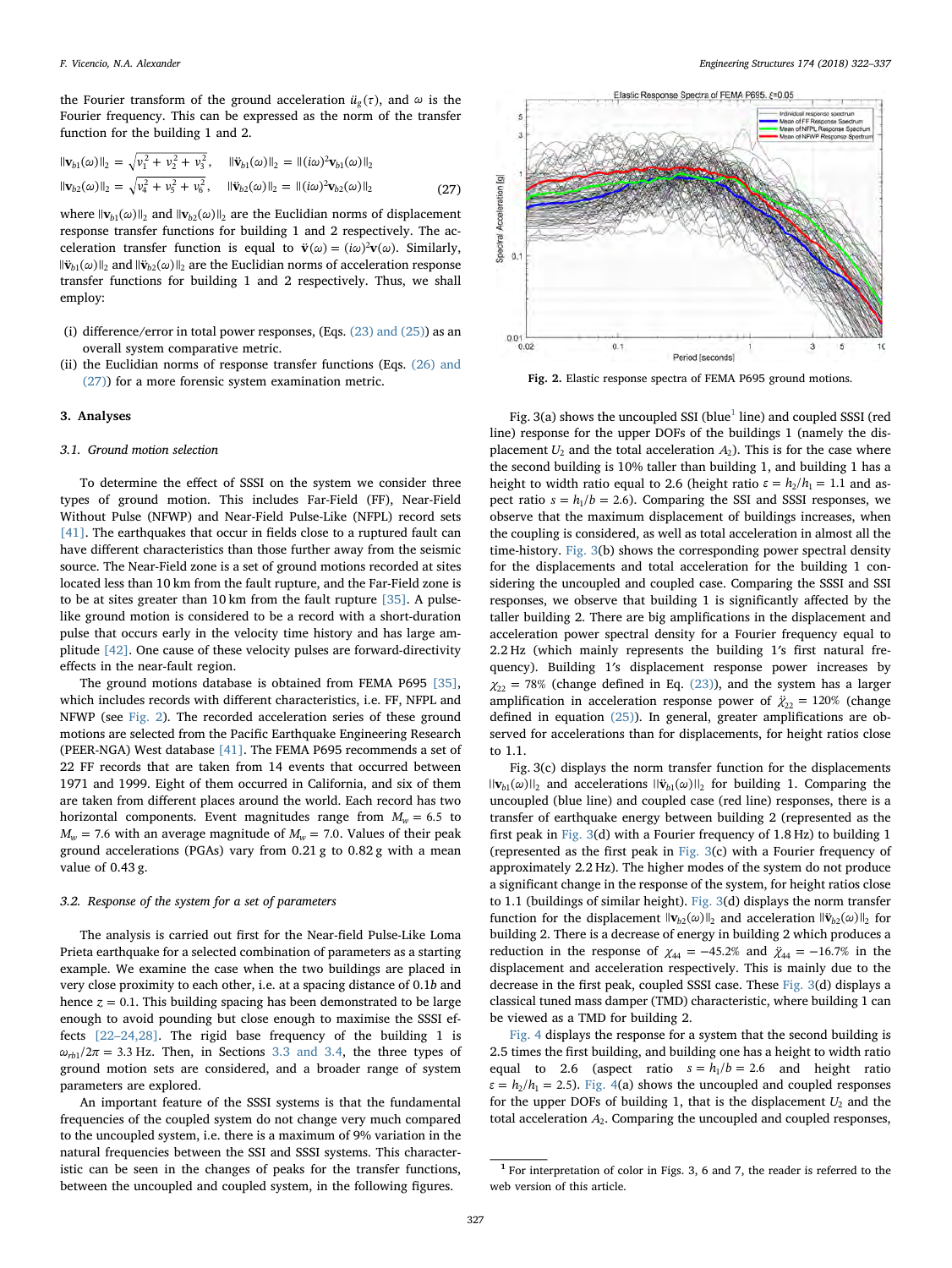<span id="page-6-0"></span>

Fig. 3. Response on loose soil for parameter set  $(\varepsilon=h_2/h_1=1.1, s=h_1/b=2.6, z=0.1)$  (a) Displacement and acceleration responses. (b) Power spectral density of displacement and acceleration responses. (c) Transfer function for building 1. (d) Transfer function for building 2.

we observe that the maximum displacement and acceleration of buildings increases for the SSSI case, just like in the initial example.

[Fig. 4\(](#page-7-0)b) shows the power spectral density for the displacements and total accelerations. We observe that building 1′s total response power increase about  $\chi_{22} = 63.7\%$  and  $\ddot{\chi}_{22} = 51.3\%$  in the displacement and acceleration respectively. In general, for height ratios greater than 2.0, higher amplifications are observed for displacement than for acceleration. The main difference observed with the previous case is that there are 3 closely spaced resonances/modes (see [Fig. 4\(](#page-7-0)b)) as opposed to 2 closely spaced resonances/modes in the previous case of [Fig. 3](#page-6-0)(b).

There is a significant amplification in the displacement power spectral density for a Fourier frequency equal to 0.61 Hz. This is mainly due to building 2′s first uncoupled natural frequency. As stated previously, the eigenfrequencies for the coupled and uncoupled system are very similar. However, the eigenmodes are different for the coupled system as they span the two buildings rather than a single building in the uncoupled system. The resonance at 0.61 Hz is not significant for acceleration, mainly because the acceleration response is not as susceptible to low-frequency content by definition. This is a result of the Eulerian relationship  $\ddot{\mathbf{v}}(\omega) = (i\omega)^2 \mathbf{v}(\omega)$ . The second resonance in the displacement and acceleration occurs at a Fourier frequency equal to 2.1 Hz (which corresponds to building 1′s first uncoupled natural frequency). While the third resonance is due to building's 2s uncoupled natural frequency.

[Fig. 4](#page-7-0)(c) and (d) displays the norm of the transfer function for the displacement and acceleration for building 1 and 2 respectively. As in the previous case ([Fig. 3](#page-6-0)), there is a transfer of earthquake energy between building 2 to building 1, producing a reduction in building 2′s responses of  $\chi_{44} = -12.3\%$  and  $\ddot{\chi}_{44} = -4.1\%$  in the displacement and acceleration respectively. For this parameter setting, the 'first modal frequency' of building 1 (represented by the second peak with a Fourier frequency of 2.1 Hz) is close to the natural frequency of the second mode in building 2 (represented by the third peak in [Fig. 4](#page-7-0)(d) with a Fourier frequency of 3.4 Hz). This produces an additional amplification in the response of building 1.

To quantify the effect of secondary modes of building 2 on building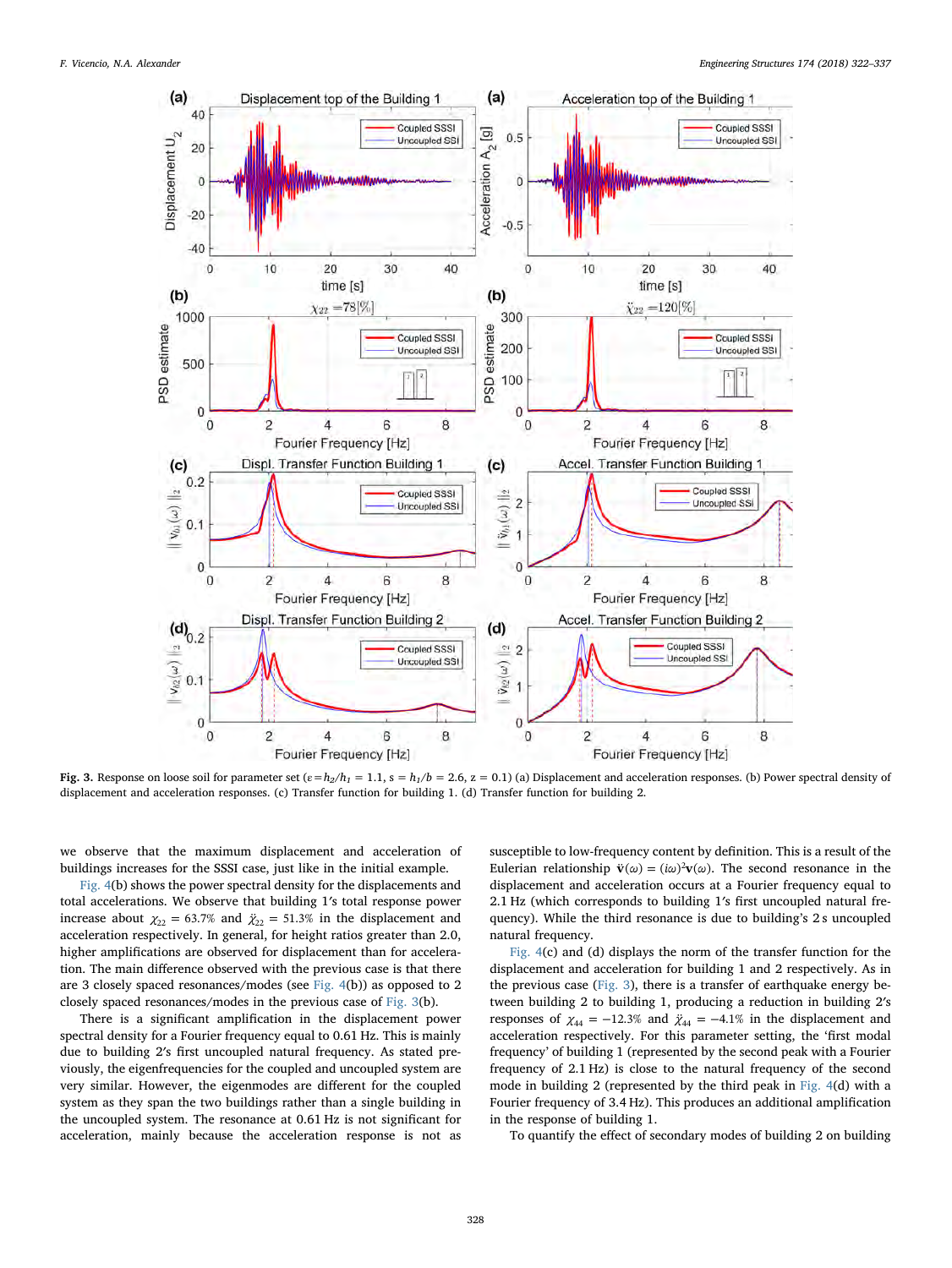<span id="page-7-0"></span>

Fig. 4. Response on loose soil for parameter set  $(\varepsilon = h_2/h_1 = 2.5$ ,  $s = h_1/b = 2.6$ ,  $z = 0.1$ ) (a) Displacement and acceleration response, (b) Power spectral density of displacement and acceleration responses, (c) Transfer function for building 1 and (d) Transfer function for building 2.

1, the response for the equivalent system described in the paper [\[22\]](#page-15-6) will be calculated. This model represents a pair of buildings with 2 DOFs each, whose response is shown in [Fig. 5.](#page-8-1) The main feature that differentiates the two models is that the reduced order model presented in this research allows the interaction between the second sway mode of the taller building with the first sway mode of the smaller building. This additional interaction it was not explored in the papers [\[22,23\]](#page-15-6).

[Fig. 5](#page-8-1) shows the uncoupled and coupled response (system with original 4 dofs model  $[22]$ ) when the second building is 2.5 times the first building, and the building one has a height to width ratio equal to 2.6. In this case, building 1′s total response power increase about  $\chi_{11}$  = 20% and  $\ddot{\chi}_{11}$  = 24.6% in the displacement and acceleration respectively, versus the values  $\chi_{22} = 63.7\%$  and  $\ddot{\chi}_{22} = 51.3\%$  shown in [Fig. 4](#page-7-0)(b). This difference is mainly due to the additional degree of freedom in each building, and it generally occurs when the first natural frequency of building 1 is close to the second natural frequency of building 2. This is likely to occur if the height ratio between the two buildings is greater than 2. In addition, in [Fig. 5\(](#page-8-1)c) we can observe that

the third and fourth peak disappeared. So, amplification/reduction in the response is only influenced by the first two modes. Thus, adding an extra degree of freedom to building 1 and 2 may increase the interaction between the buildings. Nevertheless, incorporating further additional degrees of freedom into the buildings (i.e. greater than 3 DOF per building) does not significantly affect the SSSI system response. This is because the modal participation factors of additional higher system modes are very small.

For some specific ground motion, there is a significant amplification in displacement when the height ratios are greater than 2.0. [Fig. 6\(](#page-9-0)a) shows the response for the Near-field Pulse-Like Erzicam ground motion. Comparing the SSI and SSSI responses, there is a large amplification in the displacements  $\chi_{22} = 258\%$  but not in accelerations  $\ddot{\chi}_{22}$  = 18.6%. [Fig. 6](#page-9-0)(b) displays the norm of the transfer function for each degree of freedom corresponding to building 1. It is seen that the amplification in displacement comes through the amplification of the rotation/rocking of building 1, due to the presence of the taller building 2. The taller building has a fundamental modal frequency at 0.8 Hz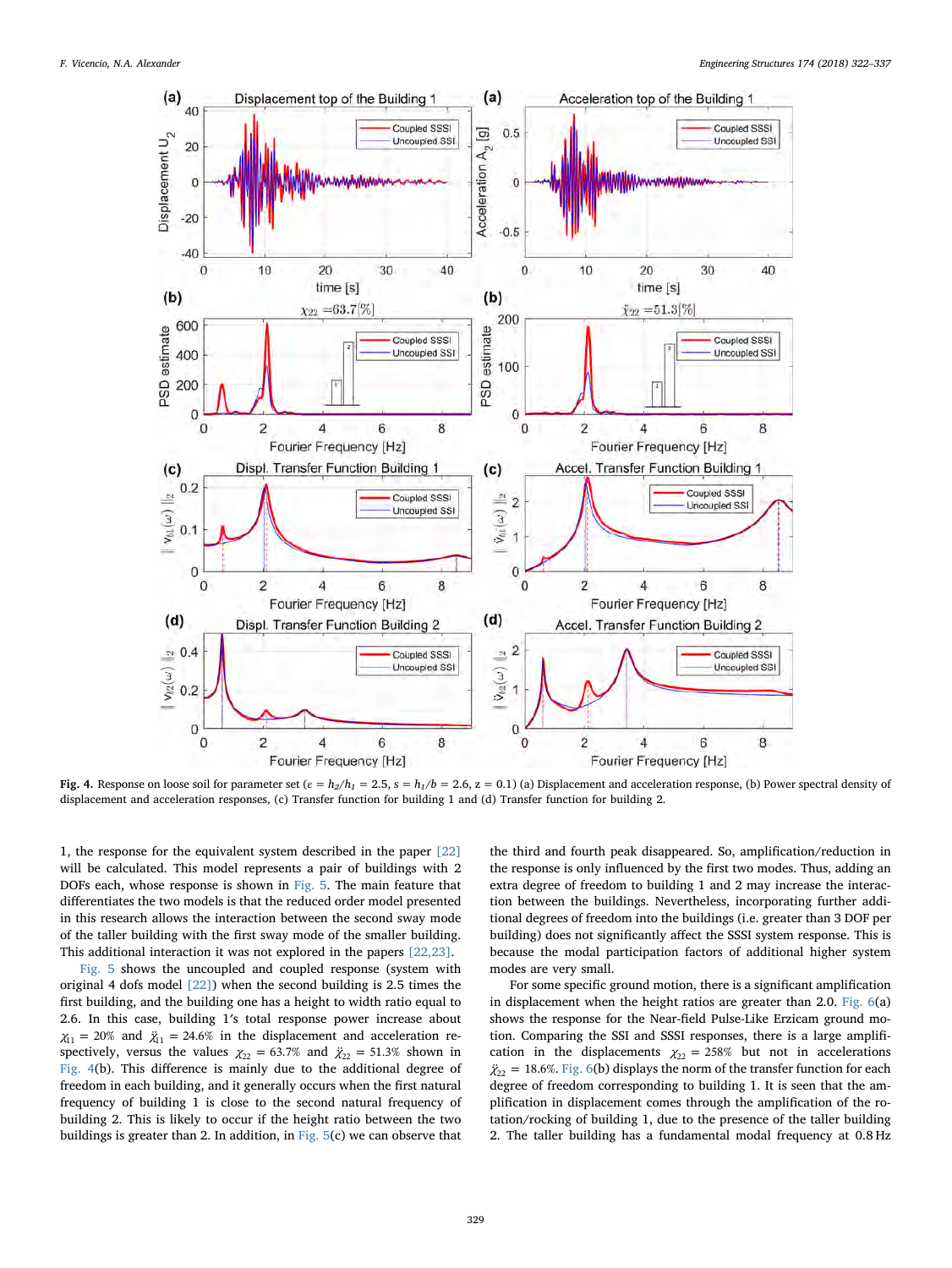<span id="page-8-1"></span>

Fig. 5. Response on loose soil for parameter set  $(\varepsilon = h_2/h_1 = 2.5, s = h_1/b = 2.6, z = 0.1)$  (a) Displacement and acceleration response for a system with 4 dofs, (b) Power spectral density, (c) Transfer function for building 1 and (d) Transfer function for building 2.

when it is uncoupled. In the coupled system, this 0.8 Hz mode, remains at approximately 0.8 Hz, but has an eigenvector (spanning the entire couple system) with a large rotational component in building 1. Thus, we observe very large differences in displacement responses from SSI and SSSI analyses for this case. The taller building seems to induce a large 'rigid body rocking' in the smaller building, which is represented by the peak (at 0.8 Hz) in the transfer function for the rotation of building 1 (red line).

This behaviour is not observed for the acceleration responses because all low-frequency acceleration responses are not subjected to lowfrequency amplification. This is a result of the Eulerian relationship  $\ddot{\mathbf{v}}(\omega) = (i\omega)^2 \mathbf{v}(\omega).$ 

# <span id="page-8-0"></span>3.3. Change in power with variation in aspect ratio  $\varepsilon$  and height ratio s

We now take a look at the error in total power of building 1, defined in Eq. [\(23\)](#page-4-3) for the displacement  $\chi_{22}(s, \varepsilon)$  and defined in Eq. [\(25\)](#page-4-5) for the acceleration  $\ddot{\chi}_{22}(s, \varepsilon)$ . This error/difference term would be zero if there is no difference between the coupled (SSSI) and uncoupled (SSI) analyses.

The variation of error in power, with height  $\varepsilon = h_2/h_1$  and aspect ratio  $s = h_1/b$  for loose soil and inter-building spacing of  $z = 0.1$ , is plotted. Again, noting that this inter-building spacing is validated in [22–[24\]](#page-15-6). The system is subjected to all earthquake events, classified by Far-Field (FF), Near-Field Without Pulse (NFWP) and Near-Field Pulse-Like (NFPL) record sets. For each of these record sets, the maximum of maxima error (for this record set), the mean error (for this record set) and the standard deviation of error (for this record set) are presented.

Fig. 7(a) displays the contour plots of variation of error  $\chi_{22}(s, \varepsilon)$  for the displacement  $U_2$  on top of building 1, for the Far-Field records. [Fig. 7](#page-9-1) contains the results of nearly half million different time-histories analyses. We employed University of Bristol's supercomputer, Blue-Crystal, for these simulations. The critical zones in the figure are red, i.e. where the total response power of building 1 is amplified by the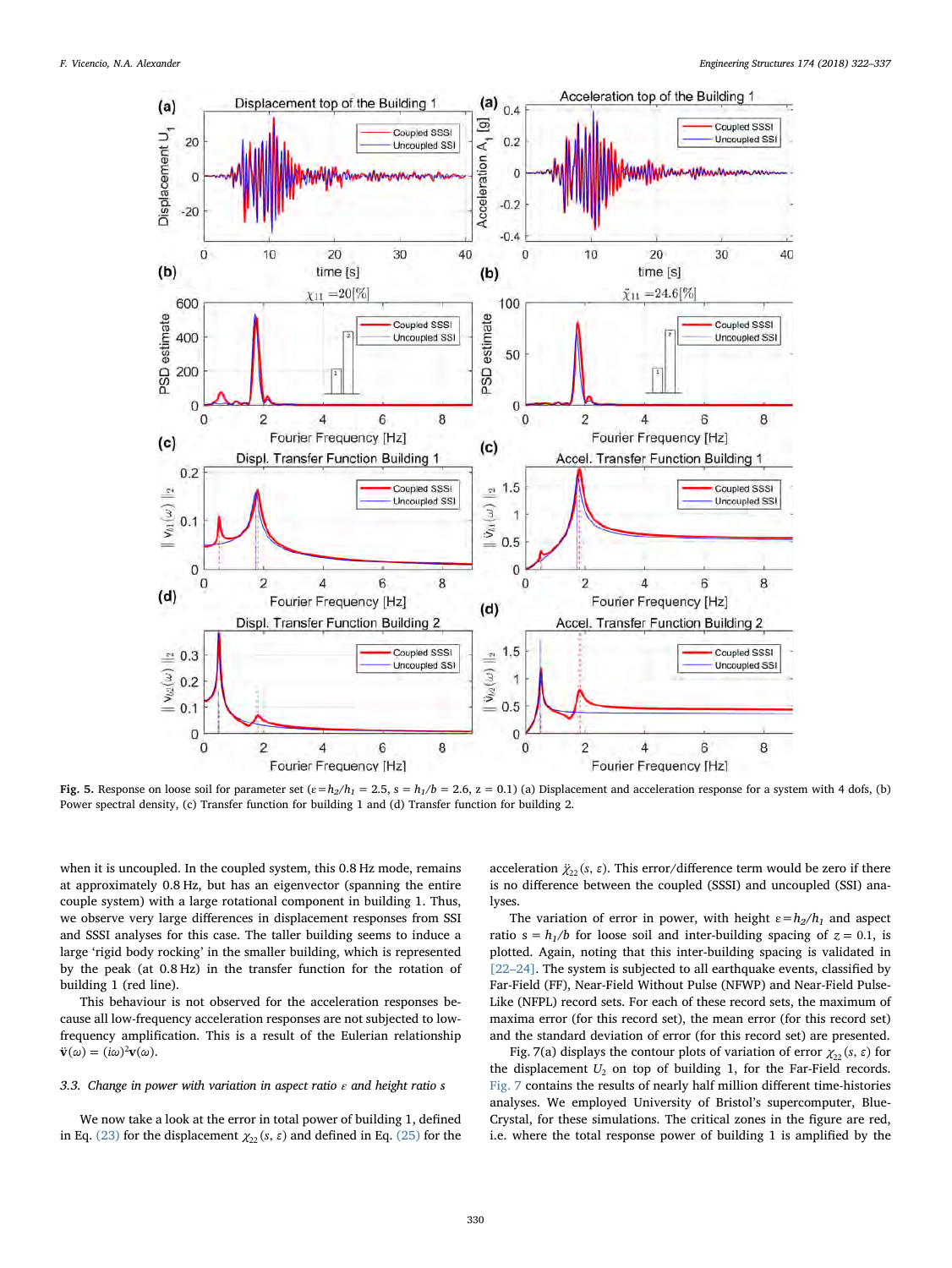<span id="page-9-0"></span>

<span id="page-9-1"></span>Fig. 6. Response on loose soil for parameter set  $(\varepsilon = h_2/h_1 = 2.5, s = h_1/b = 2.6, z = 0.1)$  (a) Displacement and acceleration responses and (b) Transfer function for individual DOFS in SSSI case.



Fig. 7. Response on loose soil and  $z = 0.1$  for Far-Field records. Maximum value, average and standard deviation for error in (a) displacement power  $\chi_{22}(s, \epsilon)$  and (b) acceleration power  $\ddot{\chi}_{22}$  (*s*, *ε*).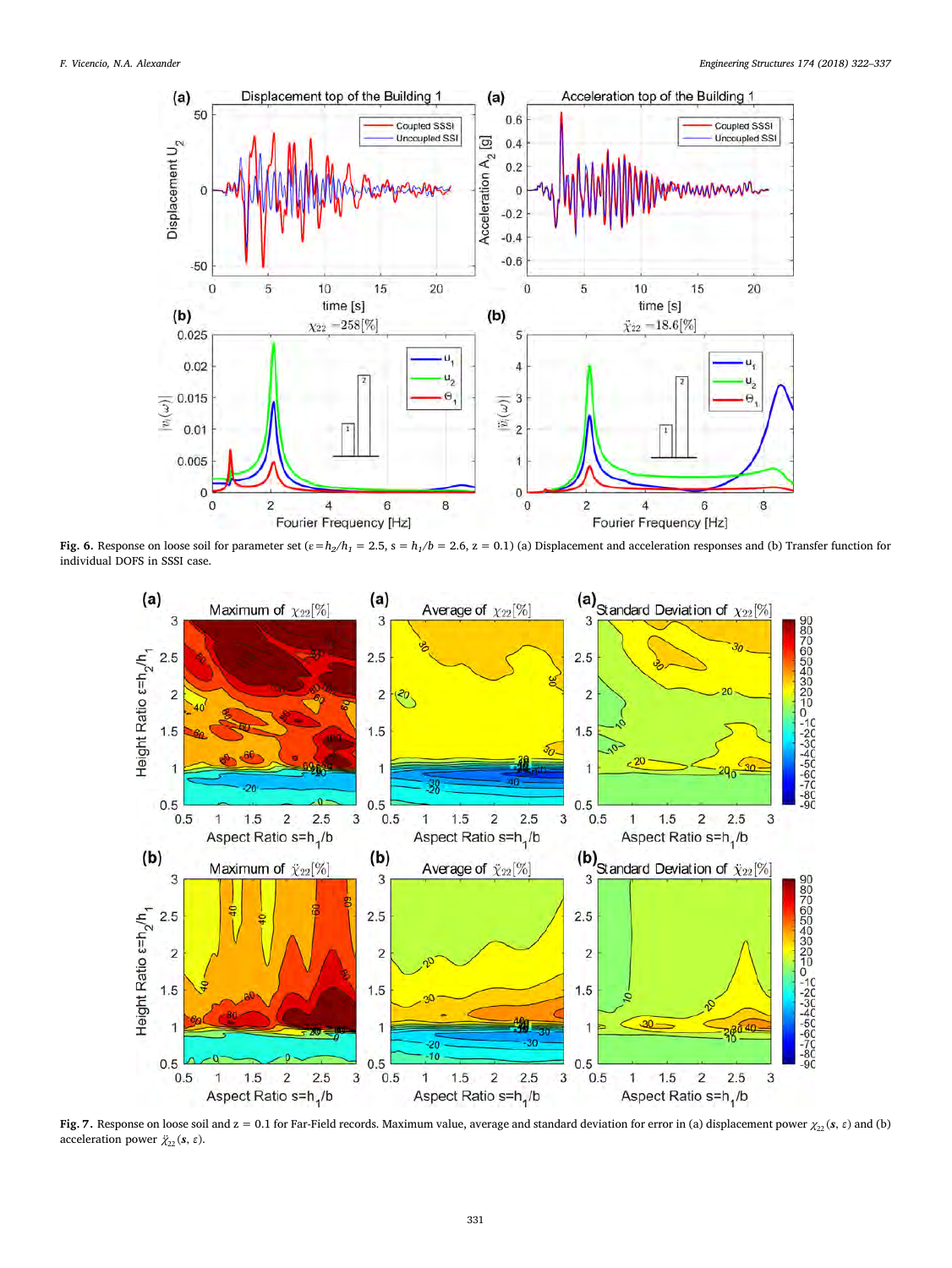presence of building 2. Blue indicates when the response power is reduced. With the aim of making the figure more readable, the change in the color contour is shown up to a value of 90%, and for larger values only the contour line is marked. For height ratios greater than 1, i.e. when adjacent buildings are taller, the response of building 1 is amplified. The maximum increase in total displacement power response occurred when the structure configuration lies around  $\chi_{22}$ (2.6, 1.1) = 110%, and when the height ratio is greater than 2. On average, the amplification reaches a value of 20% and a standard deviation of 15%. Thus, a very similar trend is observed on the change in power for all FF earthquake for the whole range of parameters.

Fig. 7(b) displays the contour plots of variation of error in power  $\ddot{\chi}_{22}$ (s,  $\varepsilon$ ) (i.e. the error in using SSI analysis for a coupled building scenario) for the acceleration  $A_2$ , considering the top of building 1 and FF records. As with the displacement, for height ratios greater than 1 the response of building 1 is amplified. The maximum increase in total acceleration power response occurred when the building parametric configuration lies around  $\ddot{\chi}_{22}(2.5, 1.1) = 110\%$  and its average is approximately  $\ddot{\chi}_2$  (s, 1.1) = 40%. The dispersion of the values is small, with a maximum of 40%, for the whole range of analysed parameters.

Fig. 8(a) displays the contour plots of variation of error in power  $\chi_{22}$ (s,  $\varepsilon$ ) for the displacement  $U_2$  considering the Near-Field Pulse-Like records. Again in [Figs. 8](#page-10-0) and [9](#page-11-0) over half a million different time-histories analyses are developed. Unlike the [Fig. 7](#page-9-1)(a), there is a large amplification when the height ratio is greater than 2.0, reaching values above 400% of amplification.

Fig. 8(b) displays the contour plots of variation of change in power  $\ddot{\chi}_{22}(s, \varepsilon)$  for the acceleration  $A_2$ , for NFPL records. As with the FF records, the maximum increase in total acceleration power response occurred when the structure configuration lies around  $\chi_{22}(2.6, 1.1) = 110\%$ . The dispersion of the values is small, with a maximum of 30%, for the whole range of analysed parameters. However, unlike the results shown in [Figs. 7\(](#page-9-1)a) and [8](#page-10-0)(a), the variation of power for the acceleration decreases as the height ratio increases. This is because the response accelerations are not susceptible to lowfrequency content, as shown in [Fig. 4\(](#page-7-0)b). On the other hand, the displacement responses are susceptible to low-frequency content, as exemplified by the peak produced in the power spectral density in [Fig. 5](#page-8-1)(b), especially when the height ratio is greater than 2 (the taller building 2 produces a great influence on building 1).

[Fig. 9](#page-11-0) shows the variation of error in power for the displacement  $U_2$ and acceleration  $A_2$  considering Near-Field Without Pulse records. In general, the behaviour of NFPL and NFWP earthquakes follows a similar pattern for maximum values, averages and standard deviation. Comparing the FF and NF earthquakes, the contour plots suggest that the low-frequency content of the earthquake (especially for Near-Field records) can affect the size of adverse SSSI effects, especially for response displacements when the height ratio is greater than 2.0.

[Fig. 10](#page-11-1) depicts the power spectral density estimate of all earthquakes and the average for FF, NFPL and NFWP records sets. We can see that, on average, the NF records set has a larger average low-frequency content (between Fourier frequency 0.01 Hz to 1 Hz). This larger low-

<span id="page-10-0"></span>

Fig. 8. Response on loose soil and  $z = 0.1$  for Near-Field Pulse-Like records. Maximum value, average and standard deviation for error in (a) displacement power *χ*<sub>22</sub> (*s*, *ε*) and (b) acceleration power  $\ddot{\chi}_{22}$  (*s*, *ε*).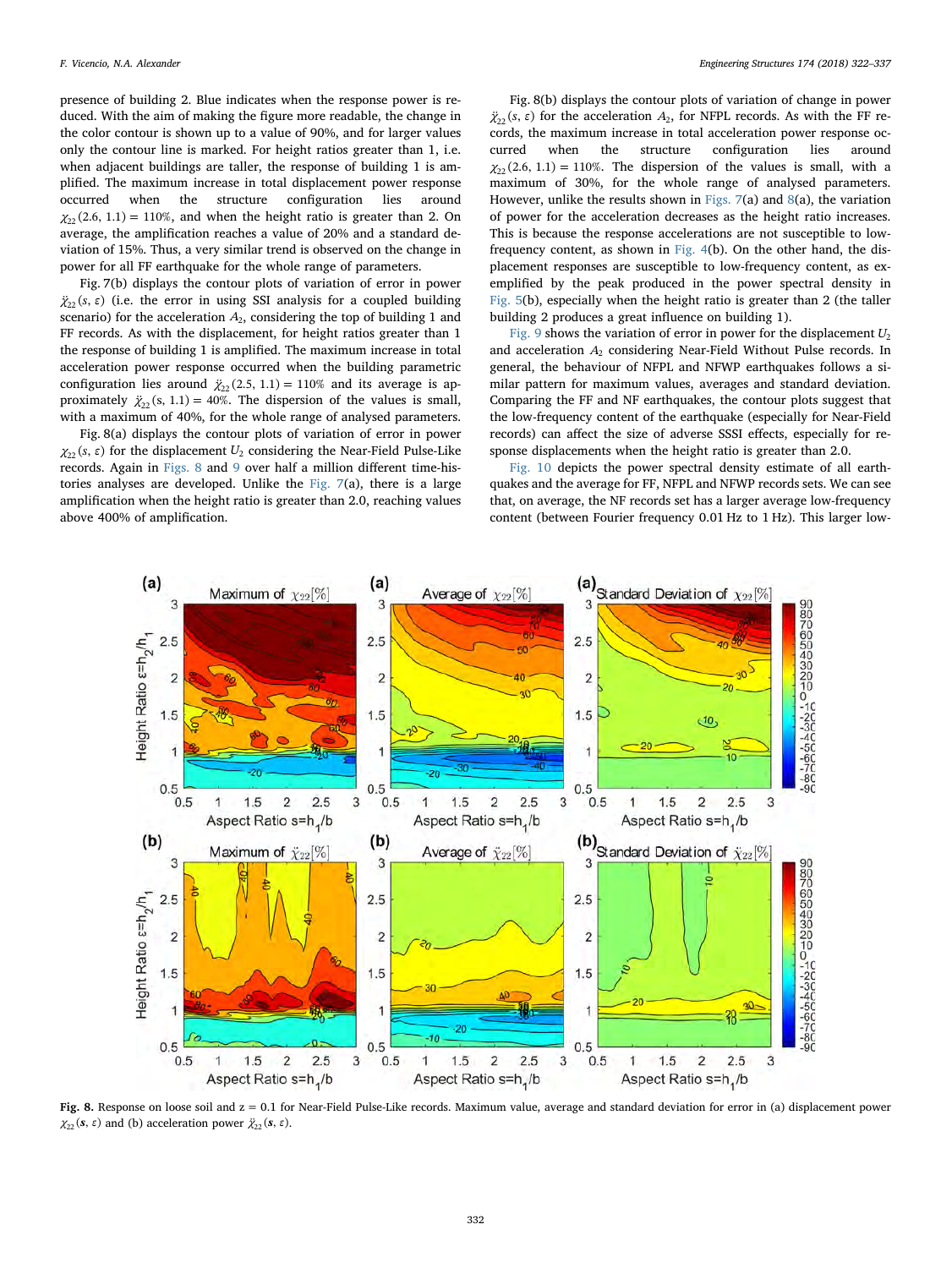<span id="page-11-0"></span>

Fig. 9. Response on loose soil and z = 0.1 for Near-Field Without-Pulse records. Maximum value, average and standard deviation for error in (a) displacement power  $\chi_{22}(s, \varepsilon)$  and (b) acceleration power  $\ddot{\chi}_{22}(s, \varepsilon)$ .

<span id="page-11-1"></span>

Fig. 10. Power spectral density estimate for ground acceleration records.

frequency content results in more significant responses in displacements (through a 'rigid body rocking' mode in the smaller building) when a small building is adjacent to a tall building.

3.4. Change in power due to variation in soil type and inter/building spacing z

[Fig. 11](#page-12-0) displays the previous analysis for the case of dense sand and the three types of ground motions plotted together. [Figs. 11](#page-12-0) and [12](#page-13-1), contain more than 2 million different time-histories analyses. In this case, the amplification/reduction in the change of power are more limited,  $\chi_{22}(2.6, 2.5) = 110\%$  and  $\ddot{\chi}_{22}(2.8, 1.1) = 60\%$  in the displacement and acceleration respectively. Therefore, the worst seismic interaction condition occurs on loose soil as reported previously in [22–[24\]](#page-15-6).

[Fig. 12](#page-13-1)(a) shows the variation of power  $\chi_{11}$ (s,  $\varepsilon$ , z) for the displacement with height ratio  $\varepsilon = h_2/h_1$  and inter-building spacing *z*, considering the three types of ground motions plotted together. The aspect ratio was set equal to  $s = h_1/b = 2.0$ . As expected, the effects of SSSI decreases when increasing the inter-building spacing, being practically negligible  $\chi_{11}$  (2.0,  $\varepsilon$ , 2.0) = 3.5% with a distance between foundations equal to 2*b*. [Fig. 12](#page-13-1)(b) repeats the previous analysis for the change in power  $\ddot{\chi}_1$ (s,  $\varepsilon$ , z) in the acceleration and similarly, the interaction effect drops when increasing the inter-building spacing to a value of  $\ddot{\chi}_1(2.0, \varepsilon, 2.0) = 2.8\%$ .

# 4. Conclusion

In this paper, we present a theoretical formulation, which is a reduced order model, for Structure-Soil-Structure interaction between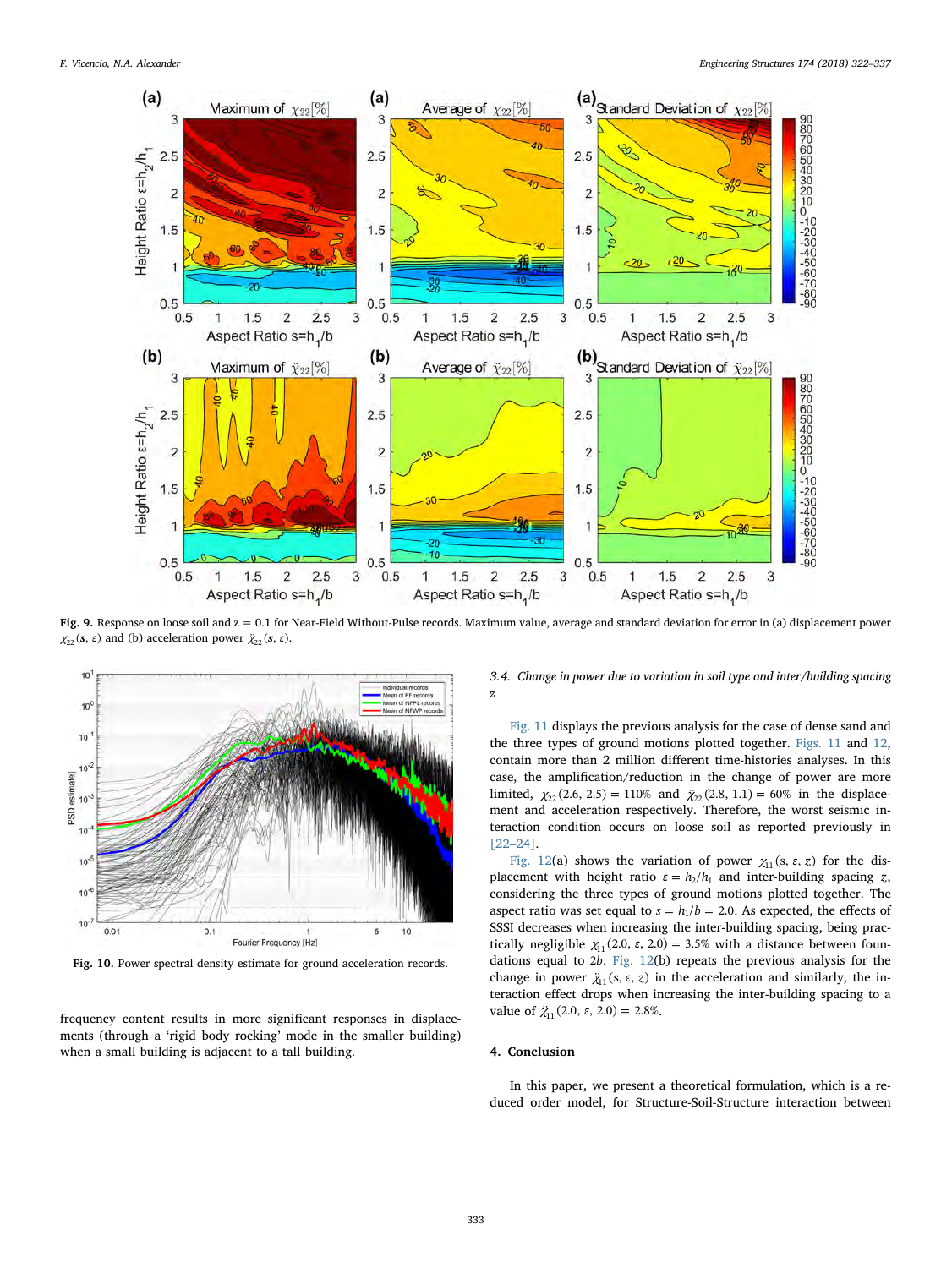<span id="page-12-0"></span>

Fig. 11. Response on dense soil and  $z = 0.1$  under all ground motion records. Maximum value, average and standard deviation for error in (a) displacement power  $\chi_{22}(\mathbf{s}, \varepsilon)$  and (b) acceleration power  $\ddot{\chi}_{22}(\mathbf{s}, \varepsilon)$ .

two buildings that are coupled through the soil. Three types of ground motion were considered (Far-Field, Near-Field Without Pulse and Near-Field Pulse-Like records sets), selected from FEMA P695. It is shown that the complexity of the analysis is high due to a large number of system parameters, even for this reduced order model. Hence, a series of reasonable assumptions have been made to reduce further the number of system parameters. The parametric exploration undertaken in this paper explores the system response behaviour for a large range of buildings, inter-building spacing, soil types as well as ground motion excitation. These dynamic simulations involve over 3.1 million unique time-history analyses. It should be noted that the reduced order SSSI model was previously calibrated and validated with (i) finite element analyses [\[22\]](#page-15-6) (ii) physical experimental test using the University of Bristol's shaking table and University of Dundee's centrifuge [\[23,28,29\]](#page-15-7) and (iii) an analytical formulation derived from a Boussinesq deformation field of an elastic half-space [\[24\]](#page-15-9).

The linear SSSI parametric study showed that there are detrimental and beneficial configurations for the dynamic characteristics of buildings. Regardless of the earthquake event (FF, NFWP or NFPL), it is found that the effect of interaction is unfavourable for building 1 when building 2 is taller: i.e. the power of the earthquake passed from the taller structure to the smaller structure. For the displacement responses, there is an increase in the response of up to 400%, when there is a large difference of height (height ratio  $\varepsilon = h_2/h_1 > 2.0$ ) between the buildings. This result was not observed in previous studies [\[22,23,28\]](#page-15-6). The

taller building imposes a low-frequency 'rigid body rocking mode' on the smaller building. If this behaviour is combined with ground motions that have a larger low-frequency content (i.e. the near field records), then there is significant error in using SSI analyses rather than SSSI analyses for these cases. This behaviour is observed in displacement responses alone because acceleration responses are, by definition, much less susceptible to low-frequency excitation.

For the acceleration responses, the greatest amplifications, of up to 120%, are observed for height ratio approximately of  $\varepsilon = h_2/h_1 = 1.1$ (i.e. buildings of 10% difference in height). This finding confirms the results of previous studies [\[22,23\]](#page-15-6) with a 4dof model and artificial ground motion records.

Results also indicated that there is a beneficial geometric configuration ( $\varepsilon = h_2/h_1 < 1.0$ ) where the seismic risk is reduced in building 1 by the presence of a smaller building 2. A maximum of reduction of −45% for displacement and acceleration is observed. Both adverse and beneficial effects diminish as (i) building spacing increase and as (ii) the soil stiffness increases.

Results obtained from this 6dof model suggest that the introduction of two additional DOFs (i.e. enlarging 4dof model [\[22,23\]](#page-15-6) to 6dof model developed here) can affect the size of interaction between the buildings. In this case, the 6 dof model permits the interaction of the second sway mode of a much taller building with the first sway mode of a shorter building of less than half its height. This indicates modal coupling is possible between more than just the primary modes of each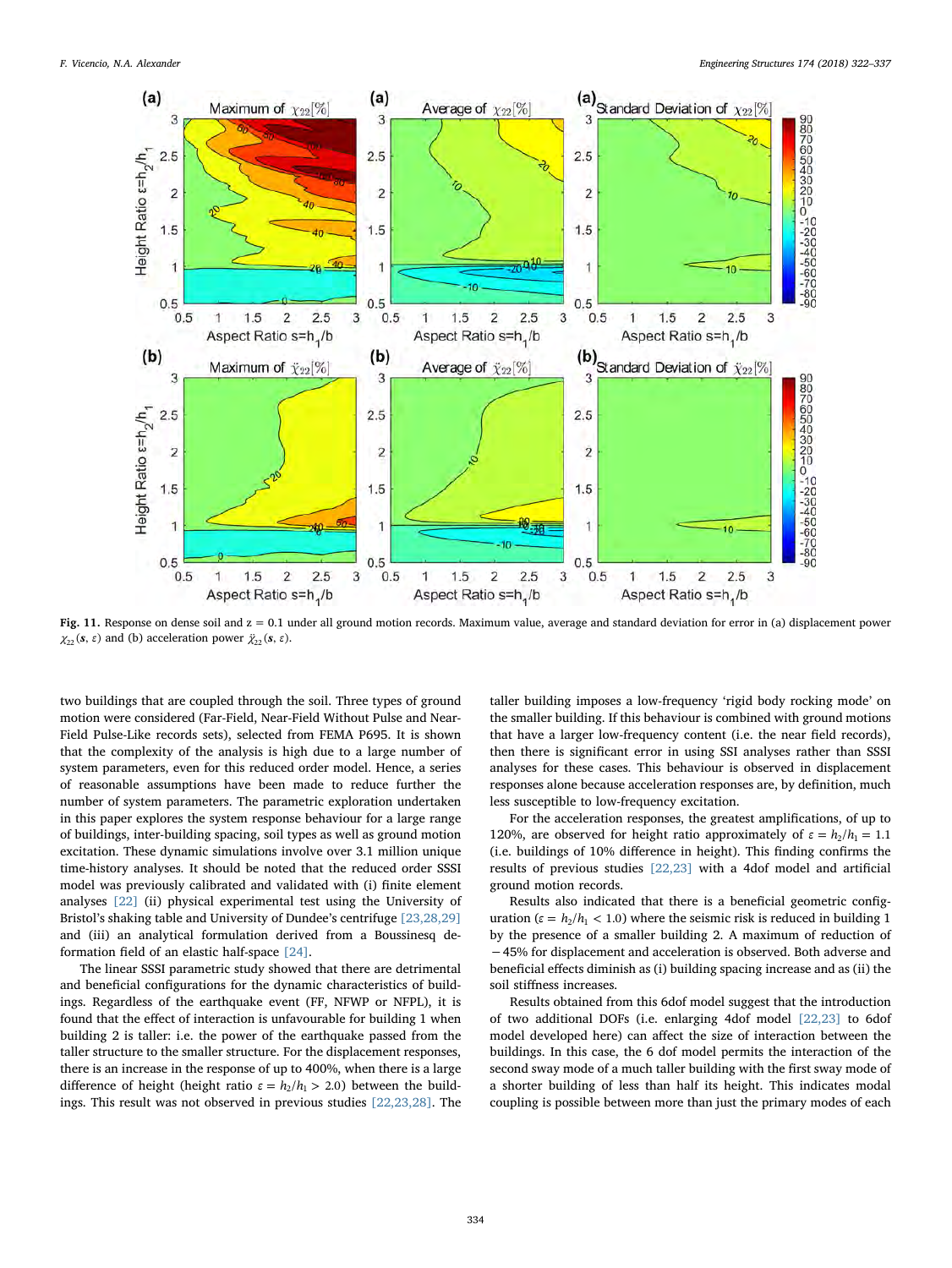<span id="page-13-1"></span>

Fig. 12. Response on loose soil and aspect ratio s = 1.0 for all ground motion records. Maximum value, average and standard deviation for error in (a) displacement power  $χ_{22}$  (s, ε, z) and (b) acceleration power  $\ddot{\chi}_{22}$  (s, ε, z).

<span id="page-13-2"></span>

Fig. 13. Idealised two degree of freedom model.

building and therefore suggests a significant interaction between a taller building 1 and much shorter building 2. This result cannot be observed in the 4dof model where the most significant interactions occur when the buildings heights are within 10% of each other [\[22,23\]](#page-15-6).

#### <span id="page-13-0"></span>Appendix A. Theoretical formulation of rigid base building

This raises the question as to whether there is a possible interaction between first and third building sway modes, second and third building sway modes, etc. Mathematically, these interactions are permissible with a reduced order model that has a sufficiently large number of DOFs and an appropriate set of system parameters. However, it should be noted that these interactions are likely to be less significant because the modal participation factors for higher modes is much smaller than for the primary modes.

Finally, there is evidence to suggest that the ground motion type can affect linear SSSI behaviour. The SSSI displacement responses do not follow the same trend as acceleration responses, and the introduction of the higher mode model does help to capture the SSSI behaviour in the case of a small building adjacent to a tall building.

# Acknowledgements

The Ministry of Education, Chile and Commission for Scientific and Technological Research (CONICYT) through grant BCH 72170305 has granted financial support to the PhD student during this research. The researchers are very grateful for the support of the Faculty of Engineering, at the University of Bristol. Most of the computations necessary for this work were carried out on the BlueCrystal supercomputers of advanced computing research centre of the University of Bristol.

[Fig. 13](#page-13-2) shows a two degree of freedom system  $x_1$  and  $x_2$ , where it is considered a rigid base foundation for the building.  $m_b$  is the total mass of the building,  $k_b$  is the building's stiffness and  $h$  is the total height of the building.

Hence, the stiffness and mass matrix of the 2-dof can be defined according to: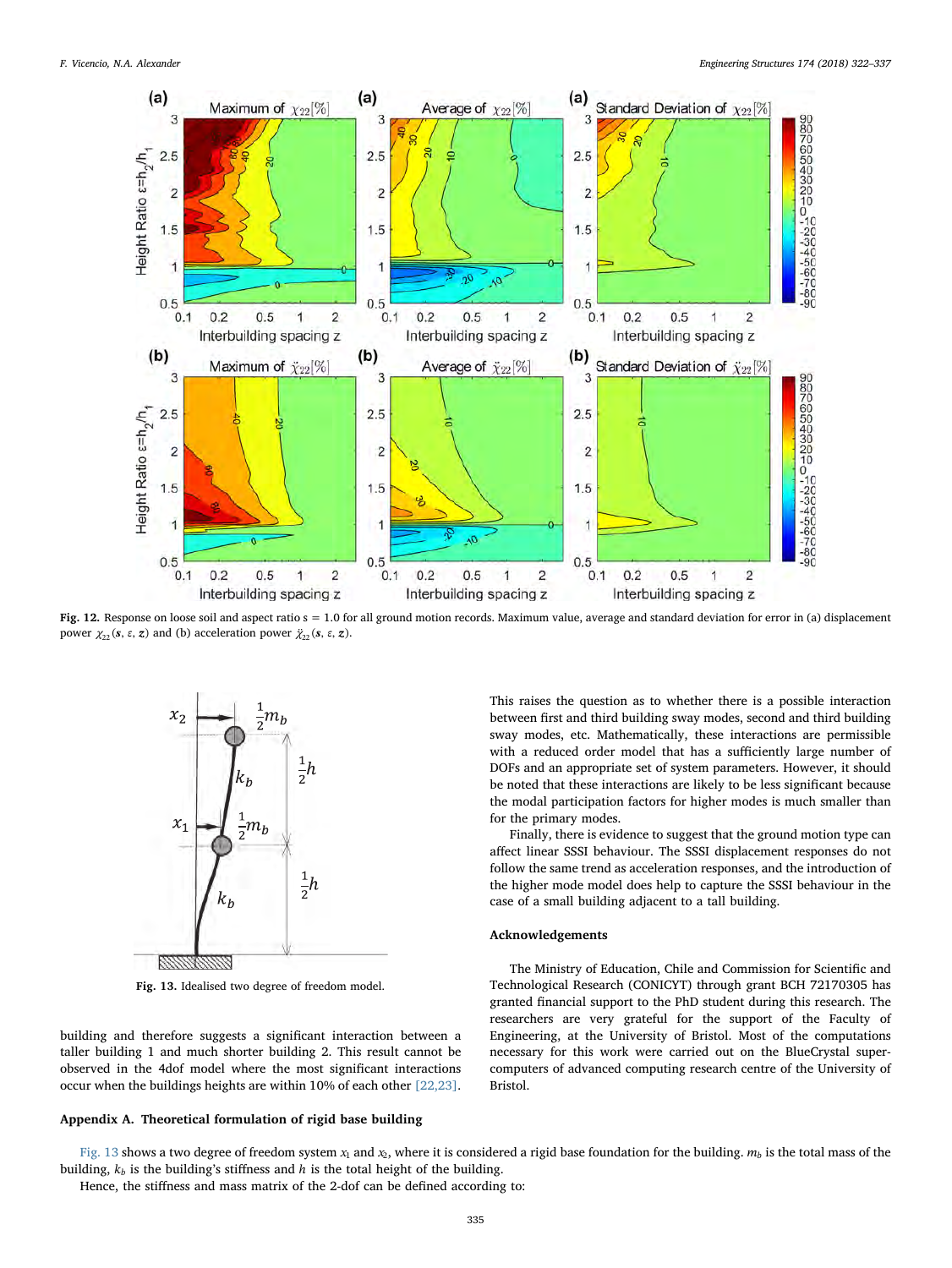$$
\frac{1}{2}m_b \begin{bmatrix} 1 & 0 \\ 0 & 1 \end{bmatrix} \begin{bmatrix} \ddot{x}_1 \\ \ddot{x}_2 \end{bmatrix} + k_b \begin{bmatrix} 2 & -1 \\ -1 & 1 \end{bmatrix} \begin{bmatrix} x_1 \\ x_2 \end{bmatrix} = 0 \Rightarrow \mathbf{M}\ddot{\mathbf{x}} + \mathbf{K}\mathbf{x} = 0
$$
\n(28)

Through solving the resultant homogeneous eigenvalue problem $|K - \omega M| = 0$ , we can obtain the first modal circular frequency, where the coefficient 0.874 is obtained through solving the eigenproblem's quadratic characteristic polynomial for the first root.

$$
\omega_{rb1} = 0.874 \sqrt{\frac{k_b}{m_b}}\tag{29}
$$

# Appendix B. Summary of ground motions

[Tables 2 and 3.](#page-14-14)

# <span id="page-14-14"></span>Table 2

Summary of Earthquake records for the Far-Field Records Set.

| Record Name - Station             | PGA[g] | $M_{w}$ | Record Name – Station               | PGA[g] | $M_{\rm w}$ |
|-----------------------------------|--------|---------|-------------------------------------|--------|-------------|
| Northridge, USA – Beverly Hills   | 0.52   | 6.7     | Landers, USA - Coolwater            | 0.42   | 7.3         |
| Northridge, USA - Canyon Country  | 0.48   | 6.7     | Loma Prieta, USA - Capitola         | 0.53   | 6.9         |
| Duzce, Turkey - Bolu              | 0.82   | 7.1     | Loma Prieta, USA - Gilroy Array #3  | 0.56   | 6.9         |
| Hector Mine, USA - Hector         | 0.34   | 7.1     | Manjil, Iran - Abbar                | 0.51   | 7.4         |
| Imperial Valley, USA - Delta      | 0.35   | 6.5     | Superstition Hills, USA - El Centro | 0.36   | 6.5         |
| Imperial Valley, USA – EC $#11$   | 0.38   | 6.5     | Superstition Hills, USA - Poe Road  | 0.45   | 6.5         |
| Kobe, Japan - Nishi-Akashi        | 0.51   | 6.9     | Cape Mendocino, USA - Rio Overpass  | 0.55   | 7.0         |
| Kobe, Japan – Shin-Osaka          | 0.24   | 6.9     | Chi-Chi, Taiwan - CHY101            | 0.44   | 7.6         |
| Kocaeli, Turkey - Duzce           | 0.36   | 7.5     | Chi-Chi, Taiwan - TCU045            | 0.51   | 7.6         |
| Kocaeli, Turkey - Arcelik         | 0.22   | 7.5     | San Fernando, USA - LA Hollywood    | 0.21   | 6.6         |
| Landers, USA - Yermo Fire Station | 0.24   | 7.3     | Friuli. Italia - Tolmezzo           | 0.35   | 6.5         |

#### Table 3

Summary of Earthquake records for the Near-Field Records Sets.

| Record name NFPL – station          | PGA[g] | $M_w$ | Record name NFWP – station          | PGA[g] | $M_{w}$ |
|-------------------------------------|--------|-------|-------------------------------------|--------|---------|
| Imperial Valley, USA - El Centro #6 | 0.45   | 6.5   | Gazli, USA - Karakyr                | 0.86   | 6.8     |
| Imperial Valley, USA - El Centro #7 | 0.47   | 6.5   | Imperial Valley, USA - Bonds Corner | 0.78   | 6.5     |
| Irpinia, Italy - Sturno             | 0.32   | 6.9   | Imperial Valley, USA - Chihuahua    | 0.27   | 6.5     |
| Superstition Hills, USA - Parachute | 0.43   | 6.5   | Nahanni, Canada - Site 1            | 1.20   | 6.8     |
| Loma Prieta, USA - Saratoga         | 0.51   | 6.9   | Nahanni, Canada - Site 2            | 0.52   | 6.8     |
| Erzican, Turkey - Erzican           | 0.50   | 6.7   | Loma Prieta, USA - Bran             | 0.50   | 6.9     |
| Cape Mendocino, USA - Petrolia      | 0.66   | 7.0   | Loma Prieta, USA - Corralitos       | 0.64   | 6.9     |
| Landers, USA - Lucerne              | 0.79   | 7.3   | Cape Mendocino, USA - C. Mendocino  | 1.49   | 7.0     |
| Northridge, USA - Rinaldi Receiving | 0.87   | 6.7   | Northridge, USA - LA Sepulveda      | 0.93   | 6.7     |
| Northridge, USA - Sylmar Olive View | 0.84   | 6.7   | Northridge, USA - Saticoy           | 0.46   | 6.7     |
| Kocaeli, Turkey - Izmit             | 0.23   | 7.5   | Kocaeli, Turkey - Yarimca           | 0.32   | 7.5     |
| Chi-Chi, Taiwan - TCU065            | 0.79   | 7.6   | Chi-Chi, Taiwan - TCU067            | 0.50   | 7.6     |
| Chi-Chi. Taiwan - TCU102            | 0.30   | 7.6   | Chi-Chi, Taiwan - TCU084            | 1.01   | 7.6     |
| Duzce, Turkey - Duzce               | 0.51   | 7.1   | Denali, Alaska - TAPS Pump Sta.     | 0.33   | 7.9     |

#### Appendix C. Supplementary data

Supplementary data associated with this article can be found, in the online version, at <https://doi.org/10.1016/j.engstruct.2018.07.049>.

#### References

Proceedings of dynamical methods in soil and rock mechanics, Karlsruhe, September 5–16, 1977.

- <span id="page-14-0"></span>[1] [Luco JE, Contesse L. Dynamic structure](http://refhub.elsevier.com/S0141-0296(17)32984-X/h0005)–soil–structure interaction. Bull Seismol Soc [Am 1973;63:1289](http://refhub.elsevier.com/S0141-0296(17)32984-X/h0005)–303.
- <span id="page-14-1"></span>[2] [Kobori T, Minai R, Kusakab K. Dynamical characteristics of soil](http://refhub.elsevier.com/S0141-0296(17)32984-X/h0010)–structure cross[interaction system. Bull Disaster Prevent Res Inst 1973:22. \[Kyoto University\].](http://refhub.elsevier.com/S0141-0296(17)32984-X/h0010)
- <span id="page-14-2"></span>[3] Lee TH, Wesley DA. Soil–[structure interaction of nuclear reactor structures con](http://refhub.elsevier.com/S0141-0296(17)32984-X/h0015)[sidering through-soil coupling between adjacent structures. Nucl Eng Des](http://refhub.elsevier.com/S0141-0296(17)32984-X/h0015) [1973;24:374](http://refhub.elsevier.com/S0141-0296(17)32984-X/h0015)–87.
- <span id="page-14-3"></span>[4] [Murakami H, Luco JE. Seismic response of a periodic array of structures. J Eng](http://refhub.elsevier.com/S0141-0296(17)32984-X/h0020) [Mech, ASCE 1977;103\(5\):965](http://refhub.elsevier.com/S0141-0296(17)32984-X/h0020)–77.
- <span id="page-14-4"></span>[5] [Wong HL, Trifunac MD. Two-dimensional, antiplane, building](http://refhub.elsevier.com/S0141-0296(17)32984-X/h0025)–soil–building inter[action for two or more buildings and for incident planet SH waves. Bull Seismol Soc](http://refhub.elsevier.com/S0141-0296(17)32984-X/h0025) [Am 1975;65:1863](http://refhub.elsevier.com/S0141-0296(17)32984-X/h0025)–85.
- <span id="page-14-5"></span>[6] Lysmer J, Seed HB, Udaka T, Hwang RN, Tsai CF. Efficient finite element analysis of seismic soil structure interaction. Report No. EERC 75-34. University of California (Berkeley, CA): Earthquake Engineering Research Center; 1975.
- <span id="page-14-6"></span>[7] Roesset JM, Gonzalez JJ. Dynamic interaction between adjacent structures. In:
- <span id="page-14-7"></span>[8] Mattiesen PB, MacCalden RB. Coupled response of two foundations. In: Presented at the 5th world conference on earthquake engineering. Rome (Italy); 1974.
- <span id="page-14-8"></span>[9] Kobori T, Minai R, Kusakabe K. Dynamical cross-interaction between two foundations. In: Presented at the 6th world conference on earthquake engineering. New Delhi (India); 1977.
- <span id="page-14-9"></span>[10] [Qian J, Beskos DE. Dynamic interaction between 3-D rigid surface foundations and](http://refhub.elsevier.com/S0141-0296(17)32984-X/h0050) [comparison with the ATC-3 provisions. Earthq Eng Struct Dyn 1995;24:419](http://refhub.elsevier.com/S0141-0296(17)32984-X/h0050)–37.
- <span id="page-14-10"></span>[11] Betti R. Eff[ects of the dynamic cross-interaction in the seismic analysis of multiple](http://refhub.elsevier.com/S0141-0296(17)32984-X/h0055) [embedded foundations. Earthq Eng Struct Dyn 1997;26:1005](http://refhub.elsevier.com/S0141-0296(17)32984-X/h0055)–19.
- <span id="page-14-11"></span>[12] [Karabalis DL, Huang F. 3-D foundation-soil-foundation interaction. In: Kassab AJ,](http://refhub.elsevier.com/S0141-0296(17)32984-X/h0060) [Brebbia CA, editors. Boundary element technology IX. Southampton:](http://refhub.elsevier.com/S0141-0296(17)32984-X/h0060) [Computational Mechanics Publications; 1994.](http://refhub.elsevier.com/S0141-0296(17)32984-X/h0060)
- <span id="page-14-12"></span>[13] [Karabalis DL, Mohammadi M. 3-D dynamic foundation-soil-foundation interaction](http://refhub.elsevier.com/S0141-0296(17)32984-X/h0065) [on layered soil. Soil Dyn Earthq Eng 1998;17:139](http://refhub.elsevier.com/S0141-0296(17)32984-X/h0065)–52.
- <span id="page-14-13"></span>[14] [Lehmann L, Antes H. Dynamic structure](http://refhub.elsevier.com/S0141-0296(17)32984-X/h0070)–soil–structure interaction applying the [Symmetric Galerkin Boundary Element Method \(SGBEM\). Mech Res Commun](http://refhub.elsevier.com/S0141-0296(17)32984-X/h0070)